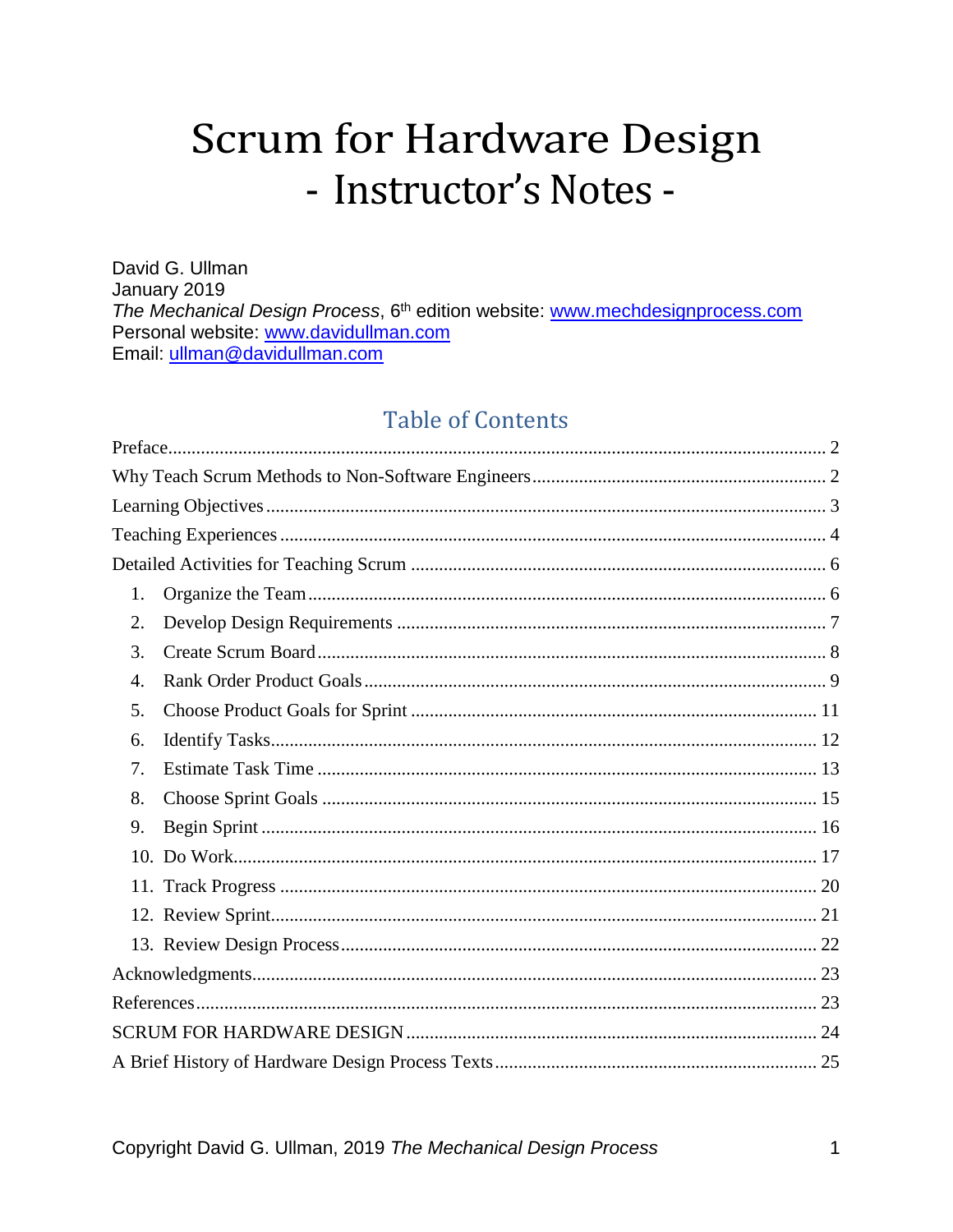# <span id="page-1-0"></span>Preface

These notes support *Scrum for Hardware Design* a supplemental chapter to *The*  Mechanical Design Process 6<sup>th</sup> edition (hereafter referred to MDP6). They are intended to give background and approaches for teaching the Scrum framework to students studying hardware design (i.e., mechanical, systems, electronic, mechatronic engineers).

The material in *Scrum for Hardware Design* and these notes are fairly unique. As recently as 2016, Jeffery May of the Computer Information & Business Analytics Department at James Madison University noted<sup>i</sup> "*Unfortunately, current System Analysis and Design textbooks provide cursory attention to Scrum*." This is certainly true in hardware texts. *Scrum for Hardware Design* and these notes is an effort to resolve this lack.

Where Scrum is a design process framework, it is idealistically discipline agnostic. However, there are some discipline-specific adaptations needed for hardware design that are included here. Further, hardware design using Scrum relies on many mechanical design best practices. Since *MDP6* is a compendium of these best practices, many of the Scrum activities described here reference material in *MDP6.*

Two case studies included in *Scrum for Hardware Design* support the material:

- *A Student Team Designs a Prosthetic Arm Using Scrum Methods*
- *Agile Design of an Agile Fighter at Saab Aerospace.*

In the future, they may be included in the book *The Mechanical Design Process Case Studies* which already contains thirteen other cases supporting the methods in *MDP6*.

# <span id="page-1-1"></span>Why Teach Scrum Methods to Non-Software Engineers

All Agile methods are an effort to enhance the efficiency of the design process. Lean Design, often considered an Agile method, focuses on resource efficiency to maximize value. Many lean concepts are already covered in *MDP6*. Extreme Manufacturing (EM), an evolving agile methodology, is not yet very refined for hardware systems yet many EM concepts are also already included in *MDP6*. Scrum is often described as an agile framework and adds a new approach to hardware design.

Yet, *MDP6* and other engineering process books are built around the waterfall method of serially progressing from need to concept, to product, to manufacturing. It is not very agile in its ability to respond to change or manage uncertainty. Waterfall is very important at the macro and planning level, but Scrum is important for doing work on a micro level, down in the trenches when information is uncertain and evolving.

Scrum was developed by and for software engineers. So, why teach it to students studying hardware design? There are many reasons:

1. Large, successful companies and organizations are using Scrum methods for hardware design including Tesla, John Deere, Saab Aerospace, Raytheon, Oak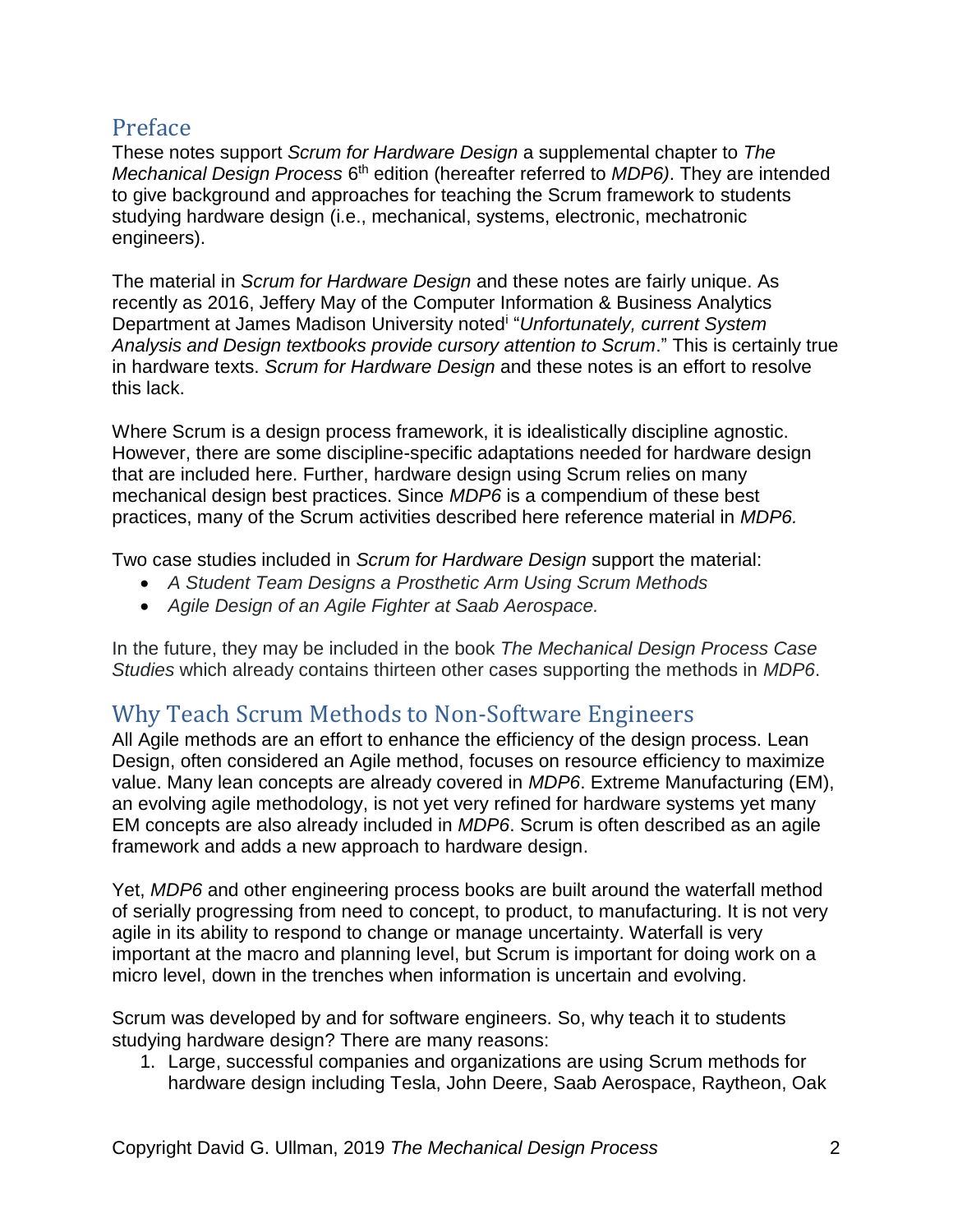Ridge National Labs, Bosch, Plantronics, SpaceX, and many others. This move toward Scrum is recent.

- 2. Scrum methods are not taught at very many universities in mechanical, electrical and systems engineering. Giving your students an agile experience will give them an advantage in the job market.
- 3. Students struggle with the traditional waterfall (aka stage-gate) as it forces an ability to predict the future which is heavily tainted by uncertainty. This is not to say that waterfall should not be taught, but that a mix of methods is most robust.
- 4. Scrum forces teamwork, communication, transparency, and collaboration. All skills that are important to learn during the college experience.
- 5. Scrum forces teams to self-organize with responsibility for decisions and has built-in retrospection and improvement.
- 6. Scrum teaches students an approach to managing uncertainty. A typical engineering curriculum is rife with certainty; reality is not. Most problems that students solve during their education have one correct answer which is just not the case after graduation.
- 7. Scrum better allows exploring the design space to find a good solution. In the words of Thomas Edison "*I have not failed. I've just found 10,000 ways that do not work*." However, Scrum can also be seen as a license to develop a single concept. If Edison did this, we would never have had the light bulb or phonograph.
- 8. Scrum helps students decompose problems, so they can solve small segments and deliver value frequently.
- 9. Scrum helps students learn time estimation.
- 10.Scrum sprints provide a cadence for monitoring performance.

In the material below, I will more fully develop these points.

Do note that Scrum is more than a project management method; it is a state of mind. What is good about the Scrum methodology is that it helps internalize agile principles and provides a framework for solving challenging design problems. What makes Scrum promising for the university settings is that it relies on empowered, self-organizing teams to discover, implement, and evolve the best process that works for them to accomplish a shared goal.

# <span id="page-2-0"></span>Learning Objectives

The list below itemizes the learning objectives that can be realized by teaching Scrum. These are written in a format that can be used for ABET documentation.

- 1. **Team Organization**: Organize work in a team and manage team tasks.
- 2. **Design Requirements Development**: Generate incremental design requirements in terms of user stories and engineering specifications.
- 3. **Product Backlog Management**: Rank order stories to manage the product backlog.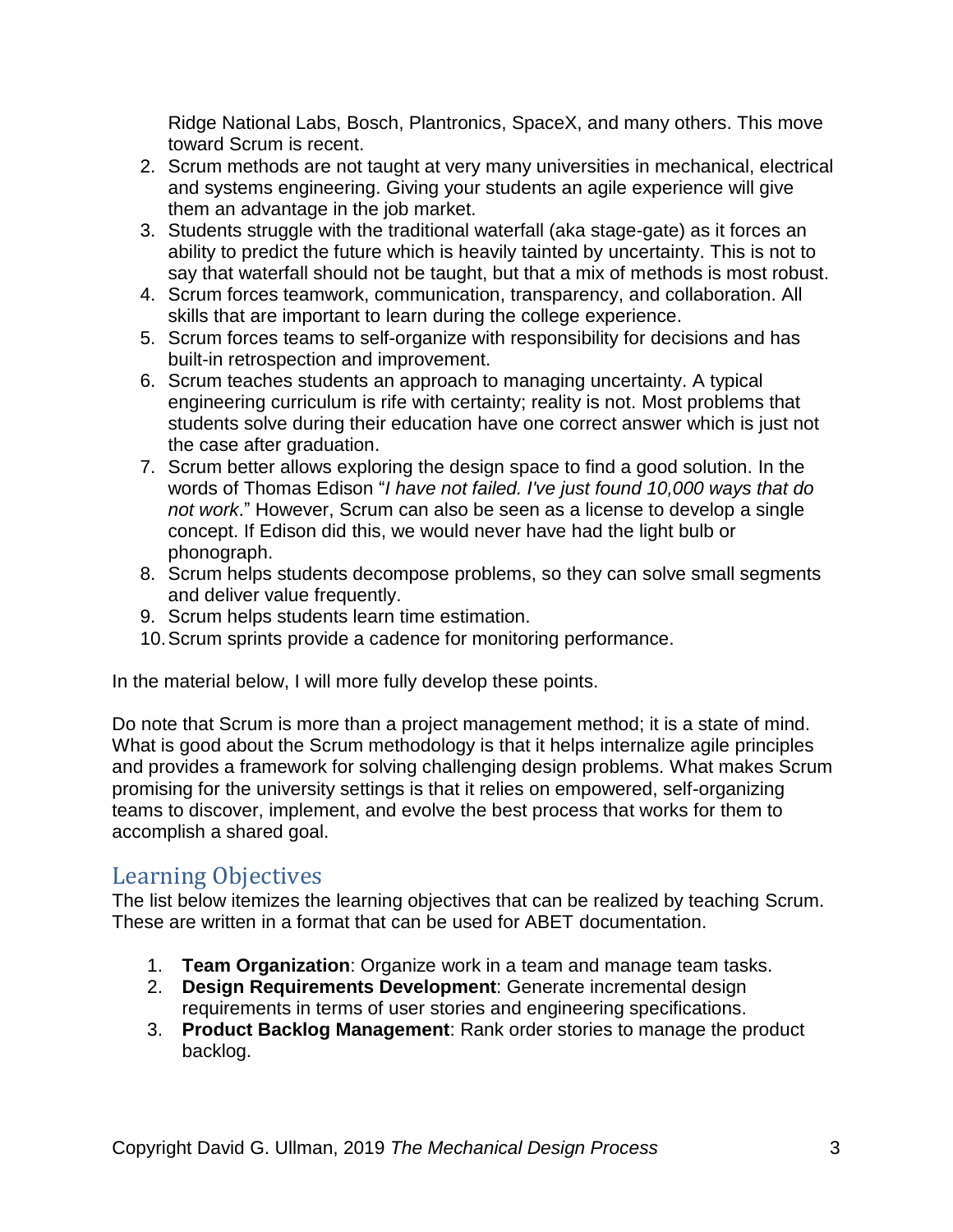- 4. **Task Identification and Associated Measures, Targets and Tests**: Identify the tasks needed to be done; complete with measures, targets, and tests that define when they are done (i.e., Test-Driven Development (TDD)).
- 5. **Task Time Estimation**: Estimate the time needed to complete a task.
- 6. **Sprint Focus**: Use sprint planning to choose which tasks to be completed during the sprint and maintain a sprint backlog.
- 7. **Uncertainty Management**: Demonstrate the ability to identify and manage uncertainty.
- 8. **Modular Design Around Known Stable Interfaces**: Demonstrate the ability to design modules connected by known stable interfaces.
- 9. **Daily Meetings**: Hold sprint standup meetings and answer the three Scrum progress questions.
- 10. **Sprint Progress Tracking**: Create a Scrum board (either physical or in software) and post stories, engineering requirements, and tasks on it. Track progress on a burndown chart.
- 11. **Sprint Review**: At the end of a sprint have a sprint review (aka design review) where the progress on the product is demonstrated.
- 12. **Sprint Retrospective**: At the end of a sprint have a sprint retrospective where the design process is reviewed, and improvements developed.

# <span id="page-3-0"></span>Teaching Experiences

Scrum must be taught in a project setting. The section, "Detailed Activities for Teaching Scrum" assumes that the students are designing a product concurrently to being introduced to the concepts.

There is minimal experience in teaching Scrum to students studying hardware design. The only classes I know of are at Olin and Bucknell. While there are over 40 papers on teaching Scrum for software<sup>ii</sup>, there are none (that I could find) focused on hardware. Hardware design differs from software design in many ways (see Appendix B itemizing these differences in *Scrum for Hardware Design*) and these differences affect how Scrum is taught.

The list below is a combination of what has been learned in hardware design thanks to Aaron Hoover and Lawrence Neeley of Olin, and Charles Kim of Bucknell; what is in the software education literature; and my experiences. References to the two case studies and the literature are given where appropriate.

- Best team size is about five students with sprint lengths of 2 weeks. The short cycle allows students to do multiple sprint iterations with feedback both from instructors and retrospection.
- Where traditional Gantt charts for the waterfall process (aka stage-gate) are made and then ignored, using a Scrum board gives the students more experience with estimation and planning. The case study, *Agile Design of an Agile Fighter at Saab Aerospace*, shows how Saab has integrated Scrum into the waterfall process. Waterfall is the macro construct in which Scrum operates. Robert Cooper, the father of stage-gate, refined his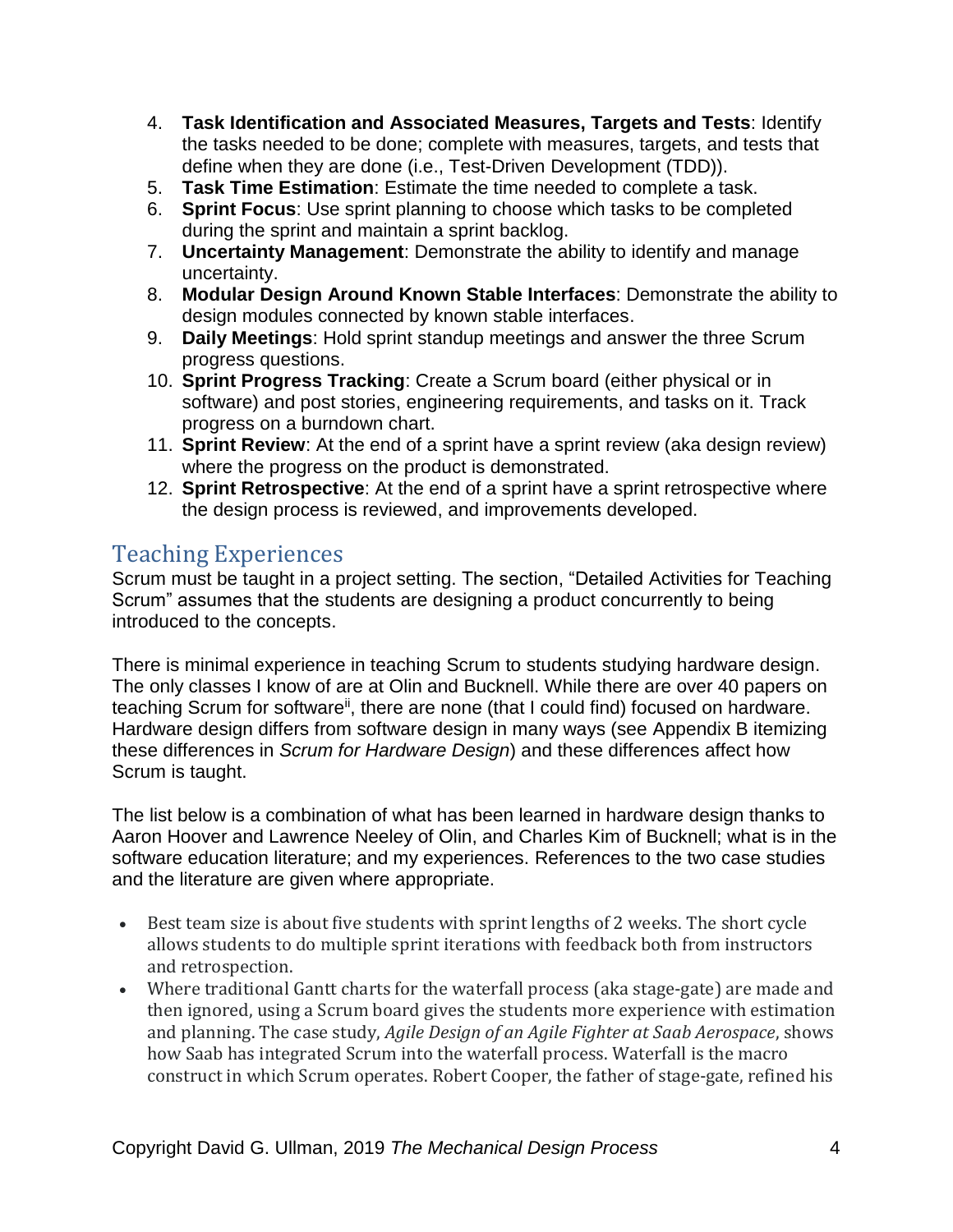method, in his latest edition of *Winning at New Products*, integrating Scrum into waterfalliii.

- Daily Scrum stand-up meetings are nearly impossible for students. It is best to have them three or more times a week, depending on circumstances. In the case study *A Student Team Designs a Prosthetic Arm Using Scrum Methods* the team did stand-up meetings in class twice a week and additionally 1-3 times a week outside of class.
- Estimating hours to complete a task is difficult since students are inexperienced and therefore can not accurately predict how long it will take. However, the only way to tune estimation skills is by making estimates and then doing a retrospective to review the estimate accuracy. The Scrum method, with built-in sequential sprints with retrospectives, give an opportunity to improve time estimation. To compensate for poor skills, one software instructor used an adjustment factor of 1.0 – 2.0 on the early estimates with the exact fudge-factor a function of task difficultyiv.
- <span id="page-4-0"></span>• Students often assume that agile means "*Jump right in and start to work without developing requirements and concepts.*". This approach can result in poor products. **Warning!** I spent 30 years trying to impress on students that if they did not do the upfront elements of the design process well, the odds of a good product were poor. This is why *MDP6* is so front-loaded with QFD (understand the voice of the customer) and concept development. In many ways, Scrum can be seen as a license to ignore these early necessities. It was by the student team in the case study; *A Student Team Designs a Prosthetic Arm Using Scrum Methods* and even they realized this shortcoming in their retrospectives. Grabbing the first idea and developing it seems to be a natural tendency. In an experiment my students and I did in the late 1980s we videotaped engineers while they designed and then dissembled their design process, we saw evidence of this behavior<sup>y</sup>. It led to poor results.
- Teaching Scrum can be a course on its own or part of the capstone experience. I am a firm believer that teaching design process should be a separate course and that the capstone should be just that, an experience applying what was learned in earlier courses. I make this case in my paper *The Value of Teaching the Design Process During the Junior Year* vi
- Scrum can be taught through lectures, practical work on student projects, or with educational games. The Scrum process has enough new terms and activities that lecturing about it seems a waste of time. It is best taught through a hands-on project. The bulk of the material in this document is designed to help students through their first sprint, one activity at a time regardless of the project. In Mahnic's 2015 survey of papers on teaching Scrum for software<sup>ii</sup> he found four games for teaching Scrum: using Legos<sup>vii</sup>, a ball game<sup>i</sup>, a paper exercise<sup>viii</sup>, and a card game<sup>ix</sup>. I have not personally tried any of them although a conversation with one of the developers of the ball game indicated that it had been used successfully over many years and in many settings.
- Grading needs documentation. While the Scrum process does not require specific documentation, there are two ways to see student progress: 1) the Scrum board with the status of the tasks, and 2) tasks whose defined deliverables are documentation.
- Individual efforts can be hard to assess when the team is functioning as a team. Difficulties arise because of the self-organization of Scrum teams and the inequality of task assignment among students. However, progress on the Scrum Board is individual giving a window into the accomplishments of each team member. Further, specific

Copyright David G. Ullman, 2019 *The Mechanical Design Process* 5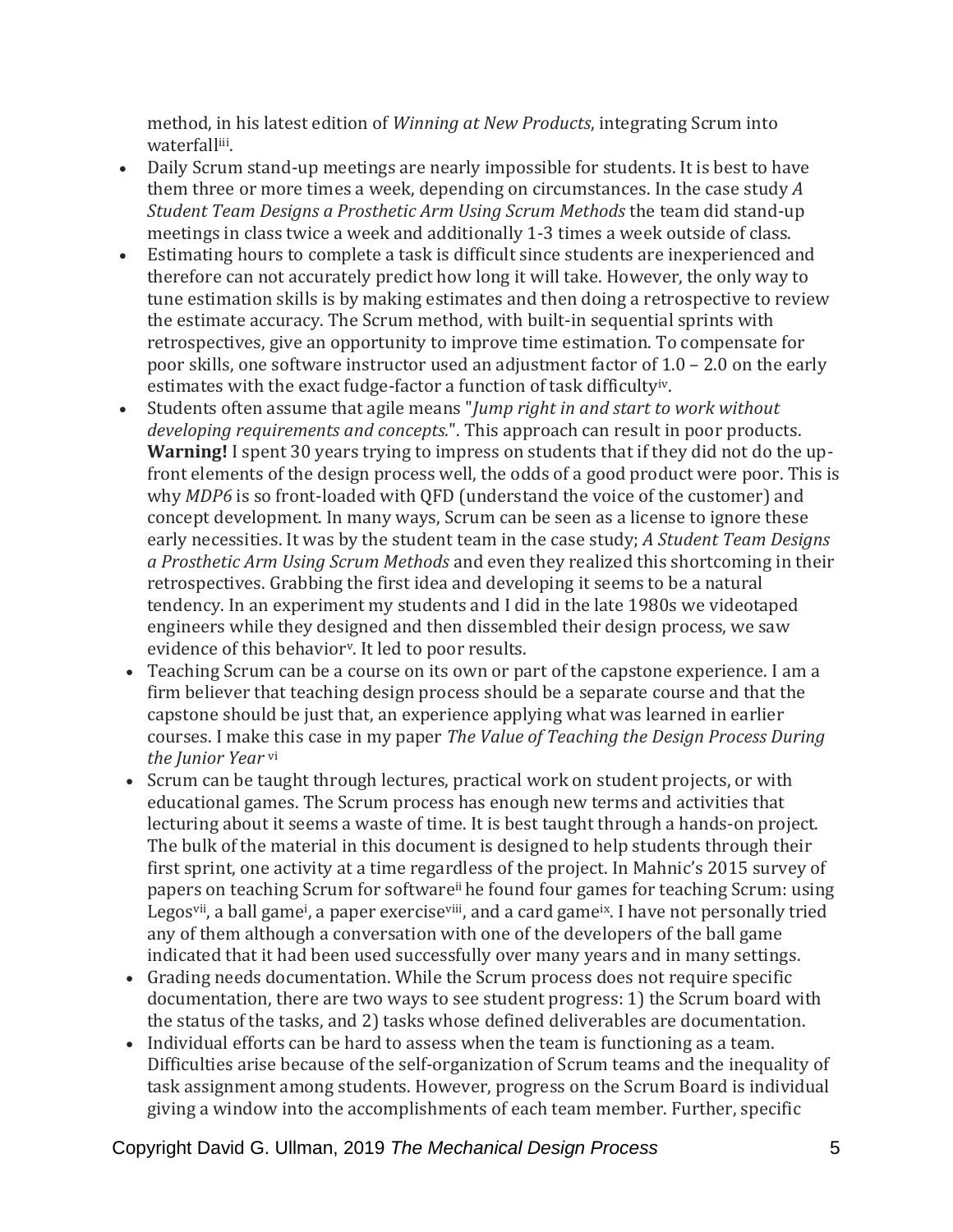tasks can be defined or assigned that require documentation. Documentation tasks can be seen in the Saab case study.

# <span id="page-5-0"></span>Detailed Activities for Teaching Scrum

The activities in the following sections are condensed on one sheet near the end of this document and also in Table 1 in *Scrum for Hardware Design*. Here, each of the activities is discussed in detail. Reference is made to sections in *Scrum for Hardware Design* and also sections of *MDP6* as warranted. It is suggested that these activities be introduced one at a time. Once the team has completed their first sprint, then they can be on their own.

It is assumed that a sprint length has been chosen before beginning these activities. Two to four weeks is recommended depending on the academic calendar. Scrum is time-boxed meaning that the end of a sprint is a hard stop. Saab and other companies live by this (see the case study: *Agile Design of an Agile Fighter at Saab Aerospace*).

<span id="page-5-1"></span>

| <b>Process Objective</b> |  | Activity                                                                                         | Artifacts         | Meeting                |
|--------------------------|--|--------------------------------------------------------------------------------------------------|-------------------|------------------------|
|                          |  | Organize Team   Choose team members and identify<br>Product Owner (PO) and Scrum<br>Master (SM). | <b>Team Roles</b> | Preparation<br>Meeting |

# 1. Organize the Team

Orthodox Scrum has a Product Owner (PO) and Scrum Master (SM) on each team. The Product Owner is the voice of the customer on the team. The Scrum Master is the manager of the process. Further, the ideal technical team members (those not the PO or SM) should be capable of completing any of the tasks, swarming to do those needed to complete the sprint. The academic realities sometimes force these roles to be modified. Some suggestions are:

- The instructor takes the role of Scrum master, managing the process for the team while teaching it. The detailed activities in this document are intended to help the instructor fill this role. This role can be eliminated and the introduction of Scrum process act as a de facto Scrum Master.
- Have the instructor act as the Product Owner. The Product Owner is the role that must be convinced that the deliverable at the end of each sprint is acceptable which is what a teacher needs to do.
- Use small, 3-5 student teams. Scrum teams in industry typically have  $4 9$ members counting the PO and SM. It is suggested that small teams are better for education as no one can get lost and do nothing.
- In multi-disciplinary teams, each student brings a different interest and expertise to the team. The tasks naturally fall to specific students. This is potentially problematic with each student working independently. Ensure that multiple students address each task, so there is overlap, and the team does not disintegrate into a group of individuals.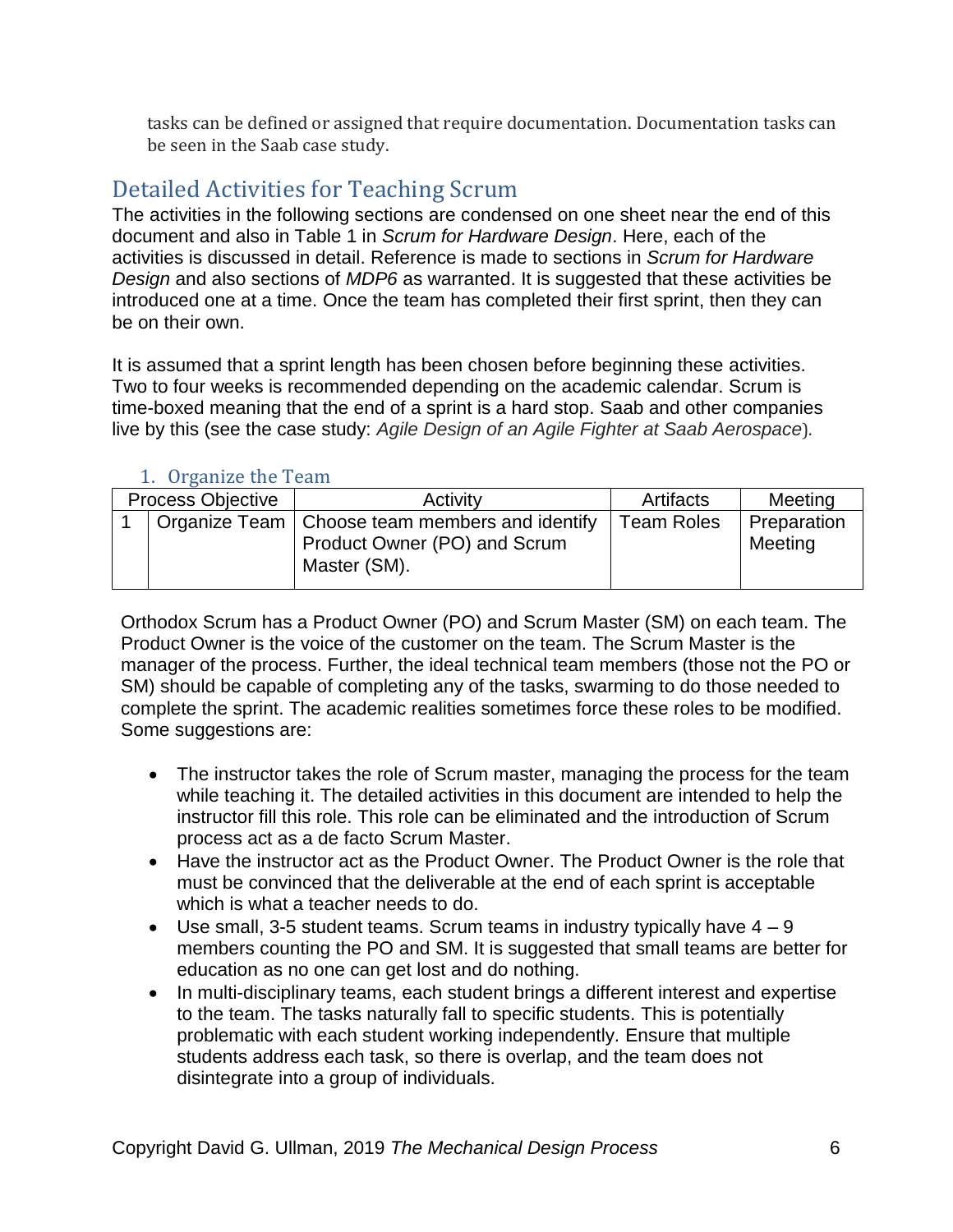• If all students have the same basic background, let them choose the tasks they want to do, being consistent with the priority developed in Activities 4-8.

# <span id="page-6-0"></span>2. Develop Product Goals

| <b>Process Objective</b> |                      | <b>Activity</b>                  | Artifacts | Meeting            |
|--------------------------|----------------------|----------------------------------|-----------|--------------------|
|                          | Develop              | Generate Product Goals in terms  | Product   | <b>Preparation</b> |
|                          | <b>Product Goals</b> | of user stories or requirements. | Goals     | meeting            |

Orthodox Scrum is built on user stories (see section 5 in *Scrum for Hardware Design)*. However, stories do not work well in hardware as noted in the case studies. Scrum is somewhat weak in this critical activity. However, Chapter 6 in *MDP6* has a very well refined presentation on QFD, a powerful method for translating the voice of the customer into measurable engineering specifications. This method pushes hard to capture the Product Goals at the beginning of the design process.

Suggestions for teaching how to develop Product Goals:

- Use QFD at the beginning of the project. This will force the students to answer the following questions up front:
	- Who are the customers?
	- What is it they want?
	- The importance of their wants?
	- How are the wants are filled now?
	- How well does "now" meet the needs and where are the design opportunities?
	- How will they measure that the wants are fulfilled?
	- What are the targets for the measures?
- During the development of "what is it they want" encourage the use of stories in the Scrum format: "As  $a <$  (customer role or system) I want to  $\leq$  perform an action> so that I can <gain this benefit>." This format strengthens QFD by forcing the students to play the role of customer and imagining their needs, or even better, seeking out the customers and hearing their voice first hand.
- Show how QFD's first two rooms and Scrum stories are synergistic.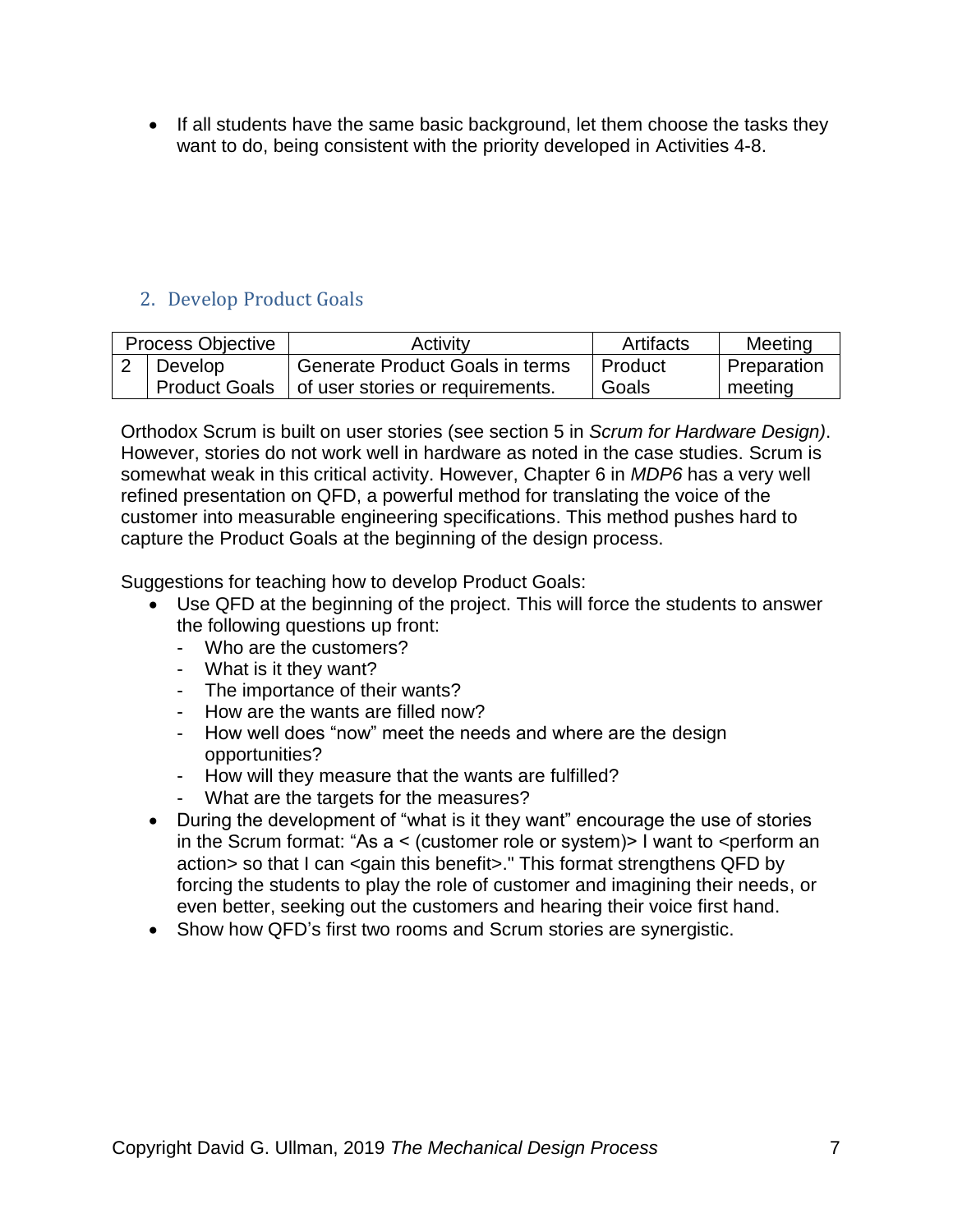### <span id="page-7-0"></span>3. Create Scrum Board

| <b>Process Objective</b> |                     | Activity                         | Artifacts    | Meeting     |
|--------------------------|---------------------|----------------------------------|--------------|-------------|
| 3                        | <b>Create Scrum</b> | <b>Build Scrum Board (either</b> | Scrum        | Preparation |
|                          | <b>Board</b>        | physical or in software) with    | <b>Board</b> | meeting     |
|                          |                     | areas for Product Backlog,       |              |             |
|                          |                     | Sprint backlog (To Do), Doing,   |              |             |
|                          |                     | and Done.                        |              |             |

Scrum boards are an excellent way for a team to keep track of stories and tasks. As shown in the Saab case study (*Agile Design of an Agile Fighter at Saab Aerospace*) these play a significant role in managing the team activities. At Saab and many other companies, these boards are done on a whiteboard or wall as shown in the figure here. Walls or boards may not be realistic for a student team.

In the case study *A Student Team Designs a Prosthetic Arm Using Scrum Methods,* the Olin College team used Trello, a whiteboard in the cloud. See below for other options.

It is suggested that, if the students have a secure common space, they build the Scrum board on a white wall or whiteboard. Figures 18,19 and 20 in *Scrum for Hardware Design* show different Scrum Board options. The figure on the



right shows a Saab Aerospace team at their Scrum board during a daily standup meeting.

Since secure common spaces are not generally available to students, have them use an online tool such as:

Trello: [https://trello.com](https://trello.com/)

• Free version

Pivotal tracker <https://www.pivotaltracker.com/>

• Free for 3-person teams

• 30-day free trial for 5-person teams

Asana: <https://asana.com/>

• Limited basic version free

Jira:<https://www.atlassian.com/software/jira>

• Free trial

A comparison between some of these is at [https://project](https://project-management.zone/system/asana,pivotal-tracker,trello)[management.zone/system/asana,pivotal-tracker,trello](https://project-management.zone/system/asana,pivotal-tracker,trello)

Do keep in mind that: *With every tool comes yet another distraction*.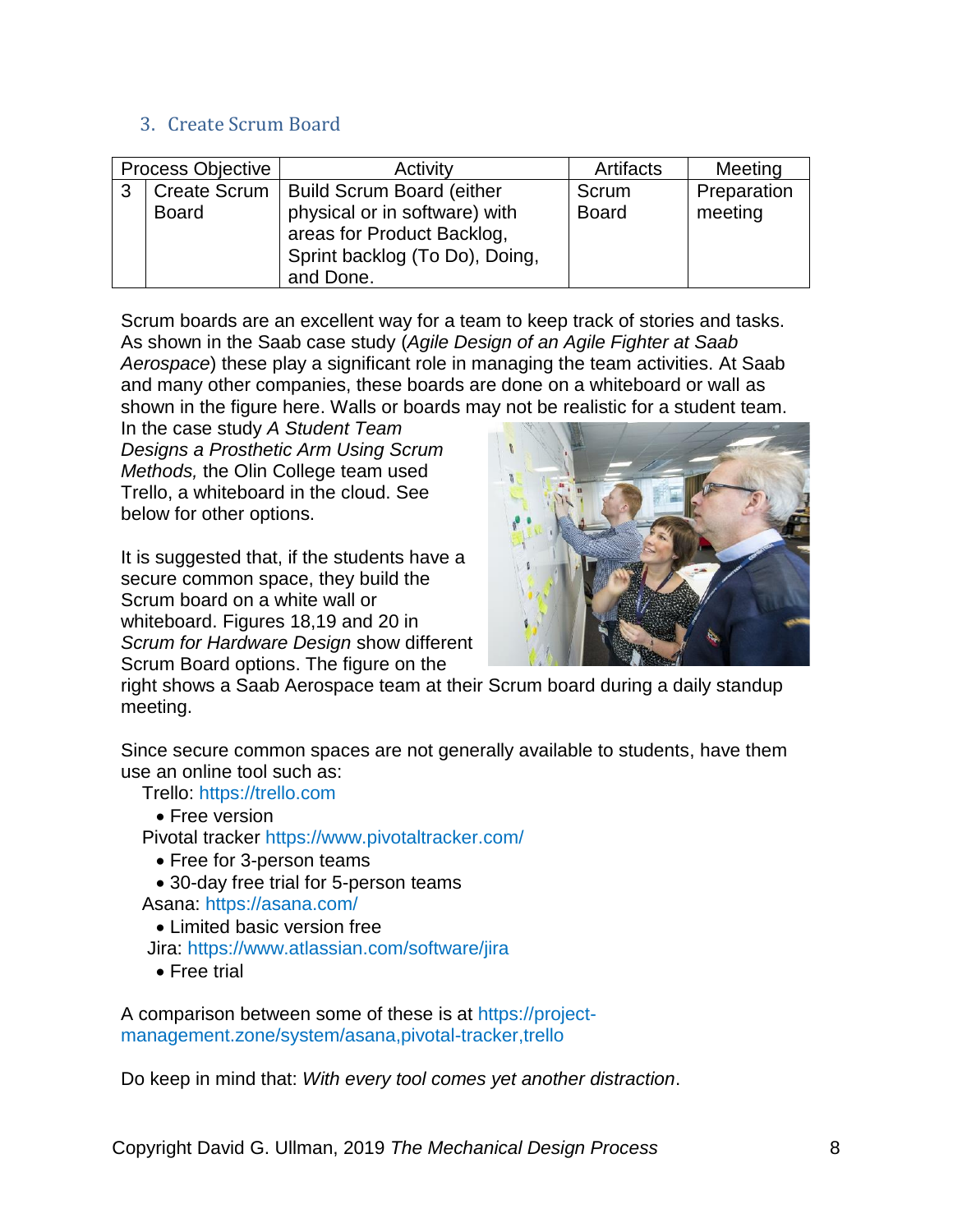# <span id="page-8-0"></span>4. Rank Order Product Goals

| <b>Process Objective</b> |                                     | Activity                                                                   | Artifacts                 | Meeting                        |
|--------------------------|-------------------------------------|----------------------------------------------------------------------------|---------------------------|--------------------------------|
|                          | <b>Rank Order</b><br><b>Stories</b> | Rank order stories based on<br>dependency, uncertainty, and<br>importance. | Product<br><b>Backlog</b> | Product<br>Backlog<br>Grooming |

Rank ordering the stories is needed to decide what to work on next. A story's rank is a function of four measures:

- 1. Dependency: What requirements are dependent on it and what is it dependent on?
- 2. Uncertainty: How certain is the knowledge needed to meet the requirement?
- 3. Importance: How important is it to meet the requirement?
- 4. Lead Time: Does the goal need to be addressed early because there are outside factors that require a lead time?

Part of the QFD process determines what requirements are important to which customers and explores requirement dependencies. While QFD is a powerful method, one major element that is left out is the level of uncertainty. One of the strengths of the Scrum methodology is that it helps direct tasks to reduce uncertainty and thus, risk.

Students need to learn how to judge all four and decide which goals to tackle first. This is not formulaic.

**Dependency**: Order the requirements first by dependency. The roof of the QFD (Section 6.9 in *MDP6*) and the Design Structure Matrix (DSM) may be of help here (Section 7.9 in *MDP6*). DSM is an architecture design tool (see Activity 10 below), but since it is designed to help determine dependencies, it is useful here.

The goal here is to make sure that if system B needs system A, then it is worked on first at least to the point that system B can proceed. What is usually the case is that A and B are interdependent, and both need to coevolve, a topic of the next activity.

**Uncertainty:** Second, order by uncertainty. The most uncertain aspects need to be attacked early on and iteratively brought to a level where the team is confident it can develop a quality product.

Since design is the evolution of information punctuated by decisions, sprints allow the information to evolve in a controlled and thoughtful manner. For students, most design uncertainty is a function of lack of knowledge. So early sprints may be focused on research about similar problems and testing of concepts, rather than actual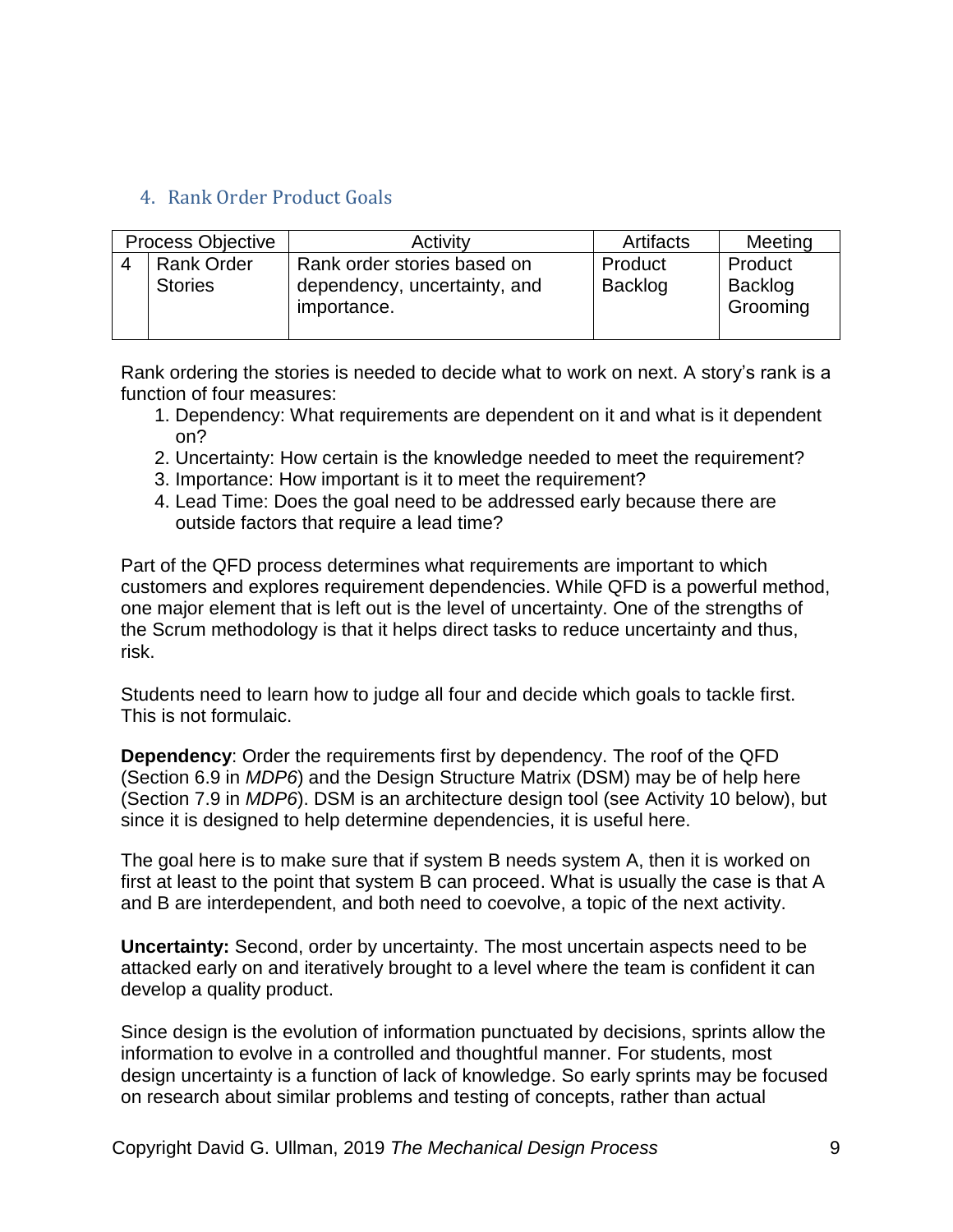product development as seen in the case study *A Student Team Designs a Prosthetic Arm Using Scrum Methods* from Olin College.

With Scrum offering, a window on the reduction of uncertainty and o the decisions made, culty can track the learning, a byproduct of the methodology.

**Importance:** The QFD captures the ranking based on what customers think is most important and also captures market opportunities. These are the final arbiters for ordering the goals.

**Lead Time**: Sometimes issues need to be addressed early because of needed lead time for manufacturing, material availability, outside information availability or other uncontrollable factors.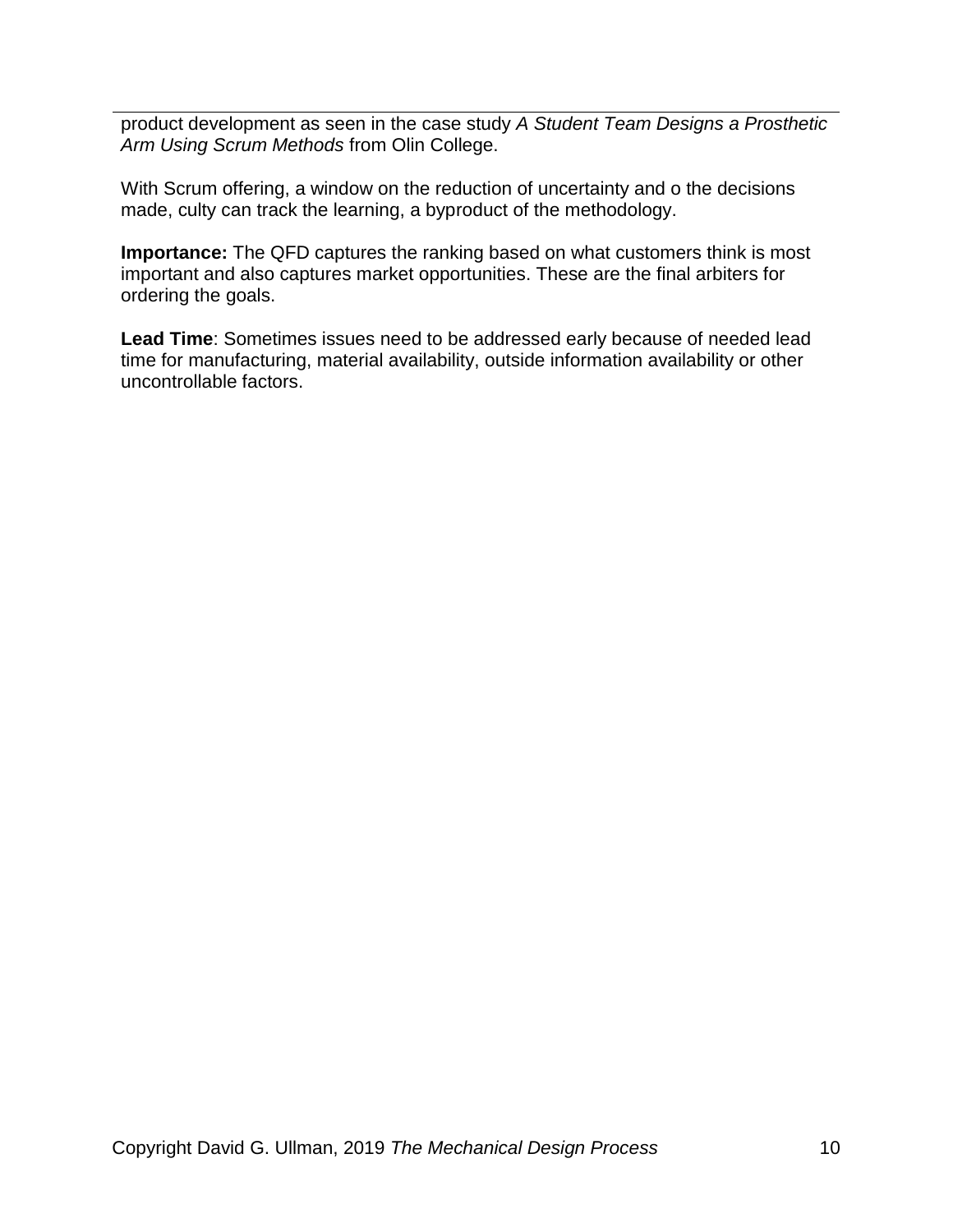# 5. Choose Product Goals for Sprint

<span id="page-10-0"></span>

| <b>Process Objective</b> |             | Activity                                   | Artifacts             | Meeting  |
|--------------------------|-------------|--------------------------------------------|-----------------------|----------|
|                          | Choose      | Choose Stories to be addressed in   Sprint |                       | Sprint   |
|                          | Stories for | Sprint.                                    | Backlog on            | Planning |
|                          | Sprint      |                                            | Scrum Board   Meeting |          |

The Scrum method is one of continuous refinement. The objective here is to choose the goals to address in a future sprint. According to Scrum orthodoxy, these should be goals that can be completed during the sprint. However, with mechanical systems often a goal will need several iterations to resolve, and each iteration may be tackled in a different sprint.

To manage this and to direct the work, the next activity will focus on defining the tasks that need to be accomplished to fulfill the goal. Then the sprint backlog will be further groomed with some of the tasks addressed in this sprint and others put back in the Product Backlog for a future sprint.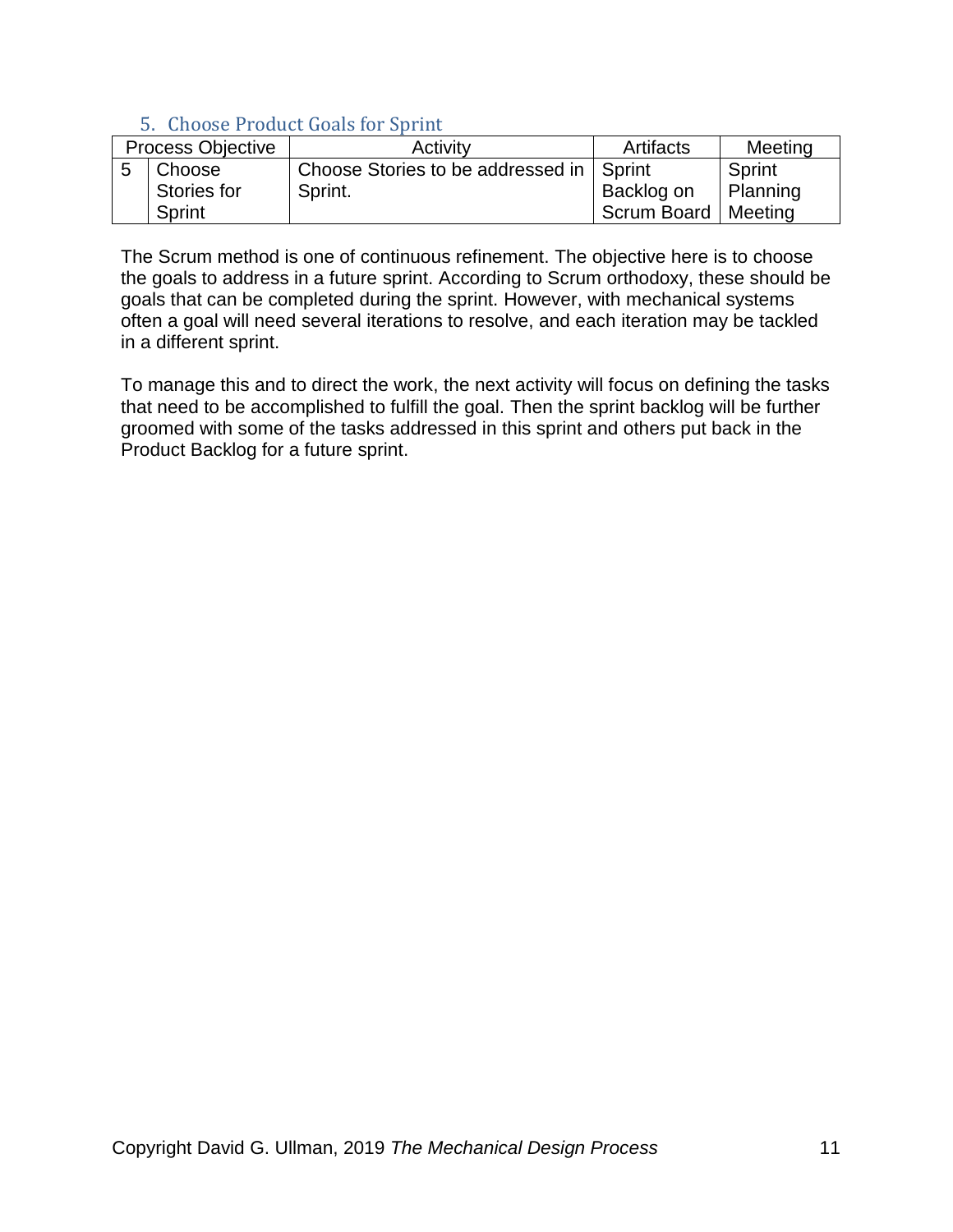### 6. Identify Tasks

<span id="page-11-0"></span>

| <b>Process Objective</b> |                       | Activity                           | Artifacts             | Meeting  |
|--------------------------|-----------------------|------------------------------------|-----------------------|----------|
| 6                        | <b>Identify Tasks</b> | Identify the tasks that need to be | Sprint                | Sprint   |
|                          |                       | done to meet Product Goals         | Backlog on            | Planning |
|                          |                       | complete with measures, targets,   | Scrum Board   Meeting |          |
|                          |                       | and tests that define when they    |                       |          |
|                          |                       | are done (i.e., test-driven        |                       |          |
|                          |                       | development).                      |                       |          |

For the product goals chosen for the sprint, the students should itemize the tasks that need to be done to meet the requirements. Tasks are test-driven activities and should be of the form:

"A team member will <activity to achieve> and show that it is completed by <measurable deliverables at a target level>."

Activities are action verbs or verb clauses describing what needs to be done. A list of sample action verbs is given in the text box. Have the students break down what they need to do as finely as possible.

Measures and targets fall into the following types:

- Y/N: either there is measurable proof that activity was completed or there is not.
- An integer: a count or number of instances that are achieved or not
- A measured value that is achieved or not
- A measured value with tolerances that are achieved or not
- A limit that is reached or not

Some examples:

- A team member will research how to best grip a cup with a robotic hand and show that it is completed by presenting specs on at least five different end effectors.
- A team member will develop a written test specification and show that it is completed by delivering it to the test facility.
- A team member will analyze the energy needed to power a prosthetic hand for one day of use and show that it is completed by identifying at least three different batteries that a capable of delivering the energy and itemizing their important specs: weight, cycles, etc.

Impressing test-driven development (TDD) on the students may be one of the best gifts of teaching Scrum. Each example has a testable condition for showing it is completed.

#### Activities:

- Research
- Analyze
- Develop
- Draw
- Model
- Order
- Specify
- Gather
- Organize
- Plan
- Other actions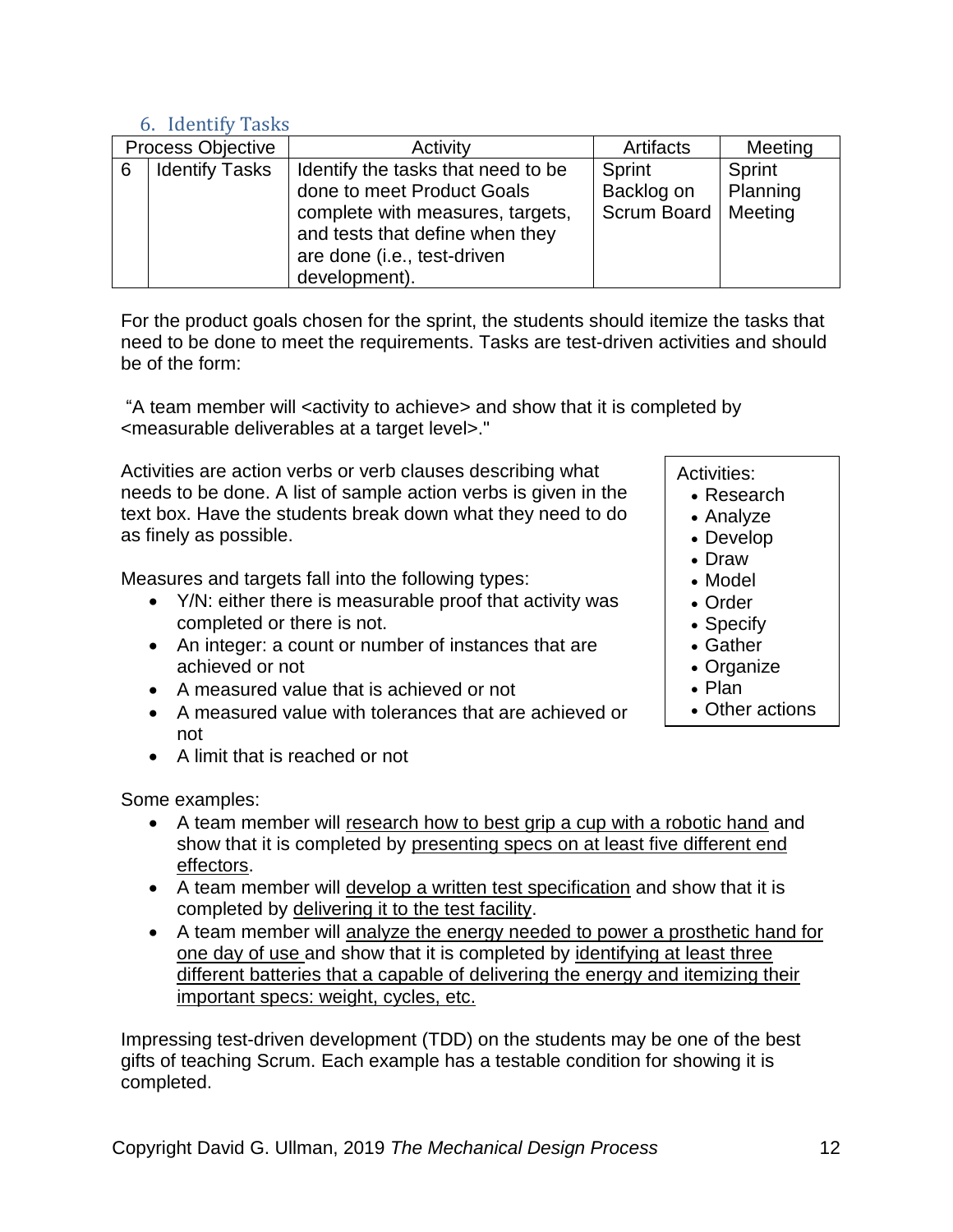### 7. Estimate Task Time

<span id="page-12-0"></span>

| <b>Process Objective</b> |                      | Activity                         | Artifacts    | Meeting  |
|--------------------------|----------------------|----------------------------------|--------------|----------|
|                          | <b>Estimate Task</b> | Estimate the time each task will | Sprint       | Sprint   |
|                          | Time                 | take.                            | Backlog on   | Planning |
|                          |                      |                                  | Scrum        | Meeting  |
|                          |                      |                                  | <b>Board</b> |          |

There is some guidance on time estimation in Section 5.4.3.3 in *MDP6*. Time estimation<sup>1</sup> gets better with practice and it appears that the set sprint length helps improve the estimates, but this is unproven. Improvement with practice can be seen in the plot, results from the ball game exercise mentioned earlier.<sup>i abovei</sup> Here, as a team repeats the task, their time estimates converge with the actual time taken. This game is a repeated task, a



luxury that designers do not often get, but even with tasks that vary, estimation improves with practice.

One software instructor[iv](#page-4-0) makes use of a time estimate "adjustment factor" for student estimates. He adjusts them by a factor of  $1.0 - 2.0$  depending on difficulty. See an example below.

| ID      | <b>Product Backlog Item Description</b>                                           | Priority | <b>Initial</b><br><b>Estimate</b> | Adjustment<br>Factor | <b>Adjusted</b><br><b>Estimate</b> |
|---------|-----------------------------------------------------------------------------------|----------|-----------------------------------|----------------------|------------------------------------|
| $1 - 1$ | Maintenance of projects data<br>(create/update/delete a project description)      |          | 20                                | 1.50                 | 30 <sup>1</sup>                    |
| $1 - 2$ | Maintenance of developers data<br>(create/update/delete developer's details)      |          | 15                                | 1.00                 | 15.                                |
| $1-3$   | Maintenance of a Product Backlog<br>(create/update/delete a Product Backlog item) |          | 60                                | 2.00                 | 120                                |
| $1 - 4$ | Maintenance of a Sprint Backlog<br>(create/update/delete a task)                  |          | 60                                | 2.00                 | 120                                |

 $\overline{a}$ <sup>1</sup> Many in the Scrum community use story points rather than time as a basis. Story points have proven to be a good method control of work effort. Story points are not covered in *Scum for Hardware Design* as they are not universally used in hardware and it takes additional training to use*.* There are many good tutorials on the web to learn about the use of story points and how to assign them using a technique called "planning poker."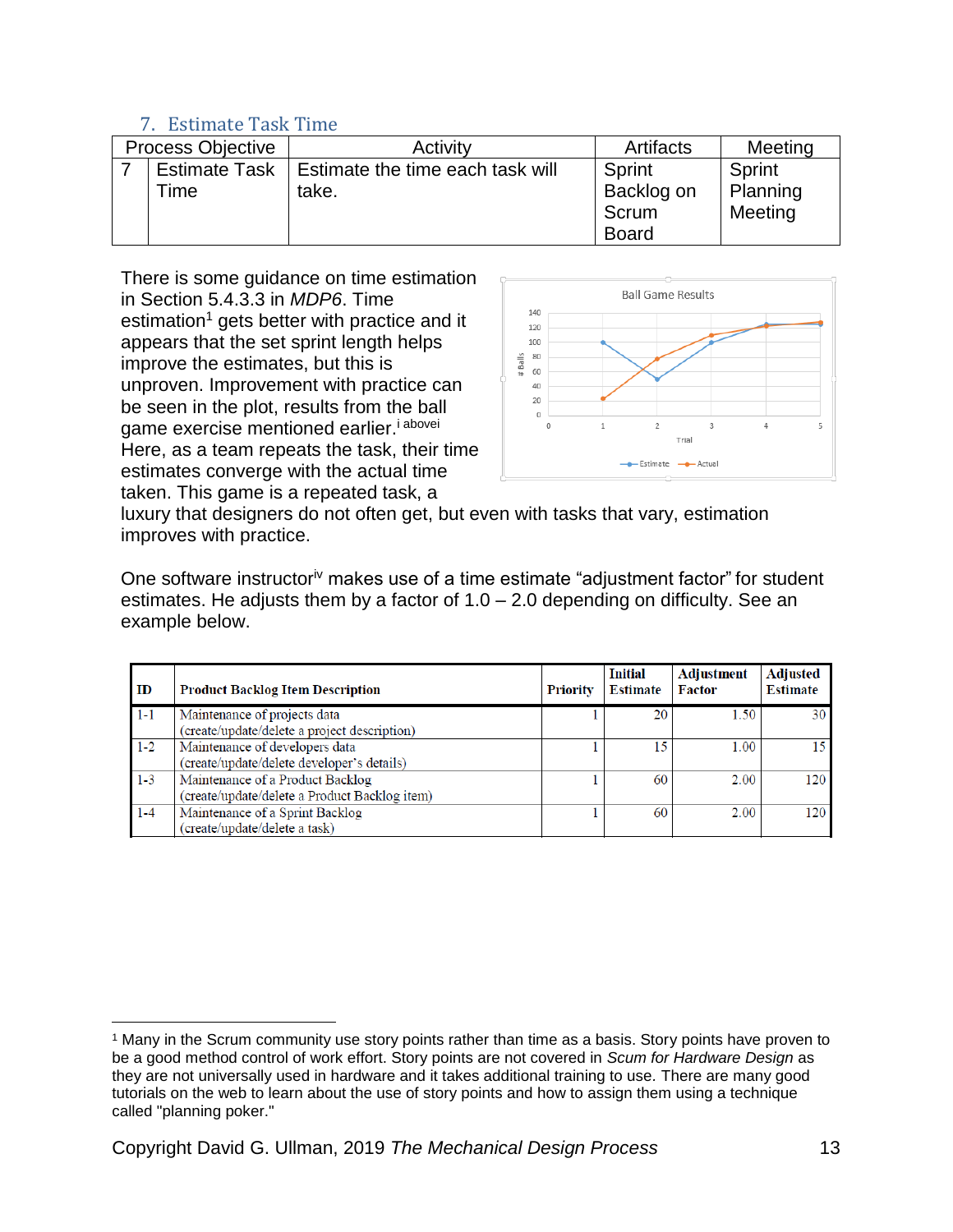One thing to realize about time estimation is that it greatly depends on how the information is requested. At a seminar some years ago, I experimented with a150 person audience. I handed out a sheet of paper to each member of the audience that had a picture on it of a sink full of dirty dishes and a list of how many plates, spoons glasses, etc. were in the sink. On the sheet they were asked two questions: 1) Estimate of the time it will take to wash the dishes and clean up the sink afterward; and 2) How many times have you washed dishes in the last 30 days. I then collected the sheets. The second question was to separate the experts (i.e., those who washed dishes more than 5 times in the last 30 days) from the novices.

What the subjects did not know was that there were four slightly different wordings for the first question about estimating the time. About 40 people got each of the options.

The options and expert results were:

- 1. "**How many minutes will it take you to clean up the kitchen?**" mean of 32 minutes with a standard deviation of 10 minutes.
- 2. **"How many minutes will it take for you to be 50% sure you can clean up the kitchen?"** - mean of 18 minutes with a standard deviation of 6 minutes.
- 3. **"How many minutes will it take for you to be 90% sure you can clean up the kitchen?"**- mean of 29 minutes with a standard deviation of 8 minutes.
- 4. **"How many minutes will it take for you to clean up the kitchen. We have to leave in 15 minutes?"** - mean 17 minutes with a standard deviation of 5 minutes.

Comparing results 1 and 3 shows that, at least for washing dishes, the subjects were 90% sure they could meet their Option 1 estimate, the most straightforward wording of the estimate request. When the estimate is anchored as in Option 4, they come near the anchor. Anchoring is a well-known cognitive psychology bias.

These results are both good and bad for task estimation in Scrum. As people become familiar with the work (they gain expertise) their estimates are for 90% surety that they can finish the task. This result was also seen in the ball exercise above. This result supports the need for multiple sprints aiding student's tuning their ability to time estimate.

Anchoring can be an issue in Scrum for two reasons. First, sprints are time-boxed which sends the message that all tasks can be done within the box, regardless of what the task is. I have not found any literature or discussion about this anchoring, but it must surely exist. Using story points somewhat avoids this issue.

Second, as soon as the first person on a team makes an estimate known to the others, they are anchored. You can avoid this anchoring by having students make independent estimates and then sharing their results. Have the high and low estimates justify their reasoning, then repeat the independent estimations. This cycle made need two or three iterations. If not converging, then the task is not understood the same by all and needs to be rewritten.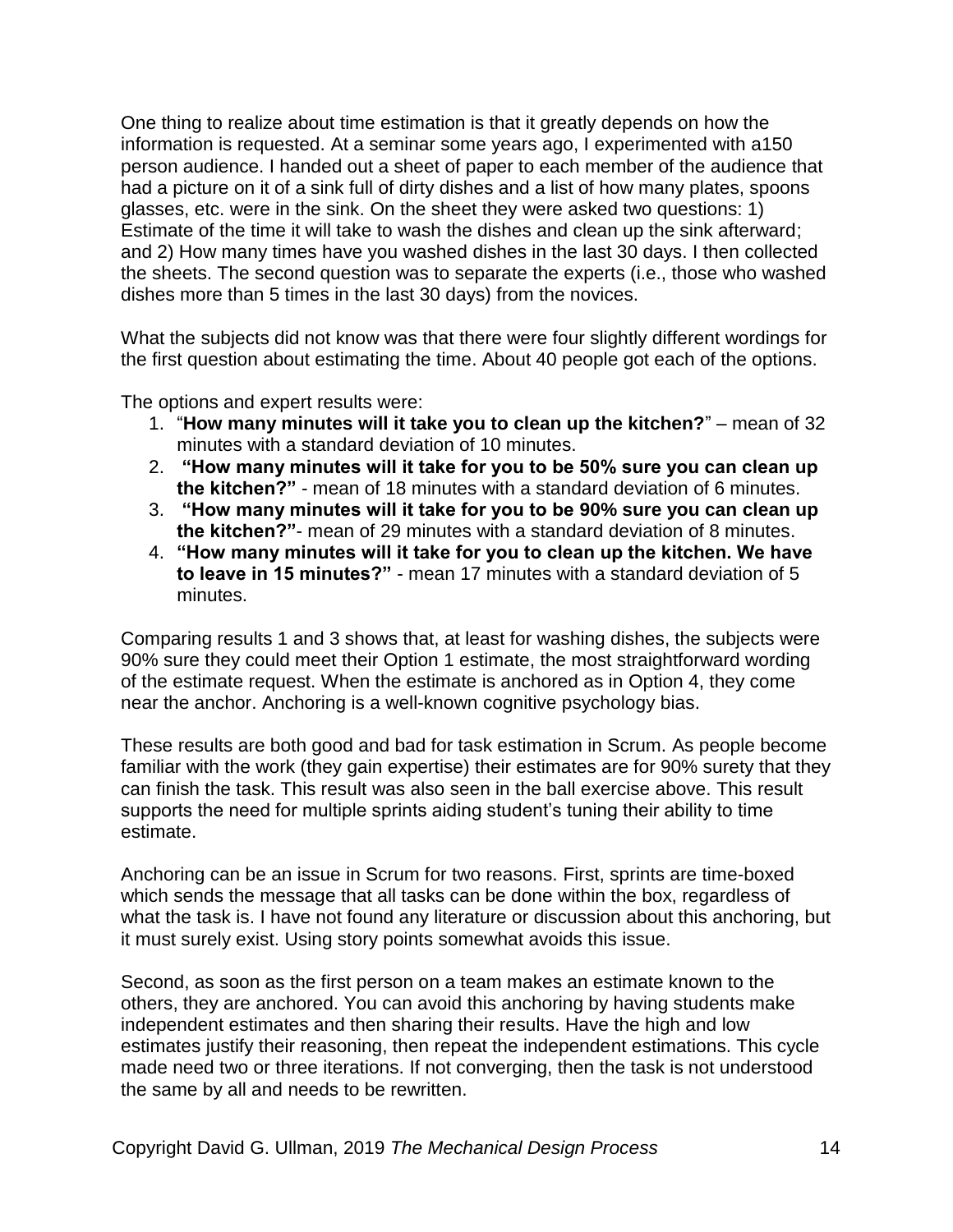### 8. Choose Sprint Goals

<span id="page-14-0"></span>

| Process Objective |                      | Activity                           | Artifacts          | Meeting  |
|-------------------|----------------------|------------------------------------|--------------------|----------|
| 8                 | <b>Choose Sprint</b> | Choose which tasks to complete     | Sprint             | Sprint   |
|                   | Tasks                | during Sprint. Only start what you | Backlog and        | Planning |
|                   |                      | can finish.                        | Product            | Meeting  |
|                   |                      |                                    | Backlog on         |          |
|                   |                      |                                    | <b>Scrum Board</b> |          |

The objective is to define what is to be accomplished during the sprint. There is a good description of how to do this for the project goals in Section 5.1 of *Scrum for Hardware Design.* Here it is done at the sprint level.

An objective here is to generate the minimum viable product (MVP) during each sprint. In the software world, this means releasable code that serves a core function for a set of users. Say you are developing code to help people book travel. The MVP for the first sprint might provide only the ability for frequent flyers to book on major airlines. The core function is booking on major airlines, and the set of users is frequent fliers. Then in a later sprint, other types of users and functions can be added to this minimal viable code.

For hardware, it is not that simple asitemized in Appendix B of *Scrum for Hardware Design*. This Appendix lists thirteen reasons that software and hardware differ. Important here is that for hardware systems you often cannot strip away functions as you can in software. For this and the other reasons listed in the Appendix, the MVP may be a simulation, a prototype or an indication of learning (uncertainty elimination) about some of the functions.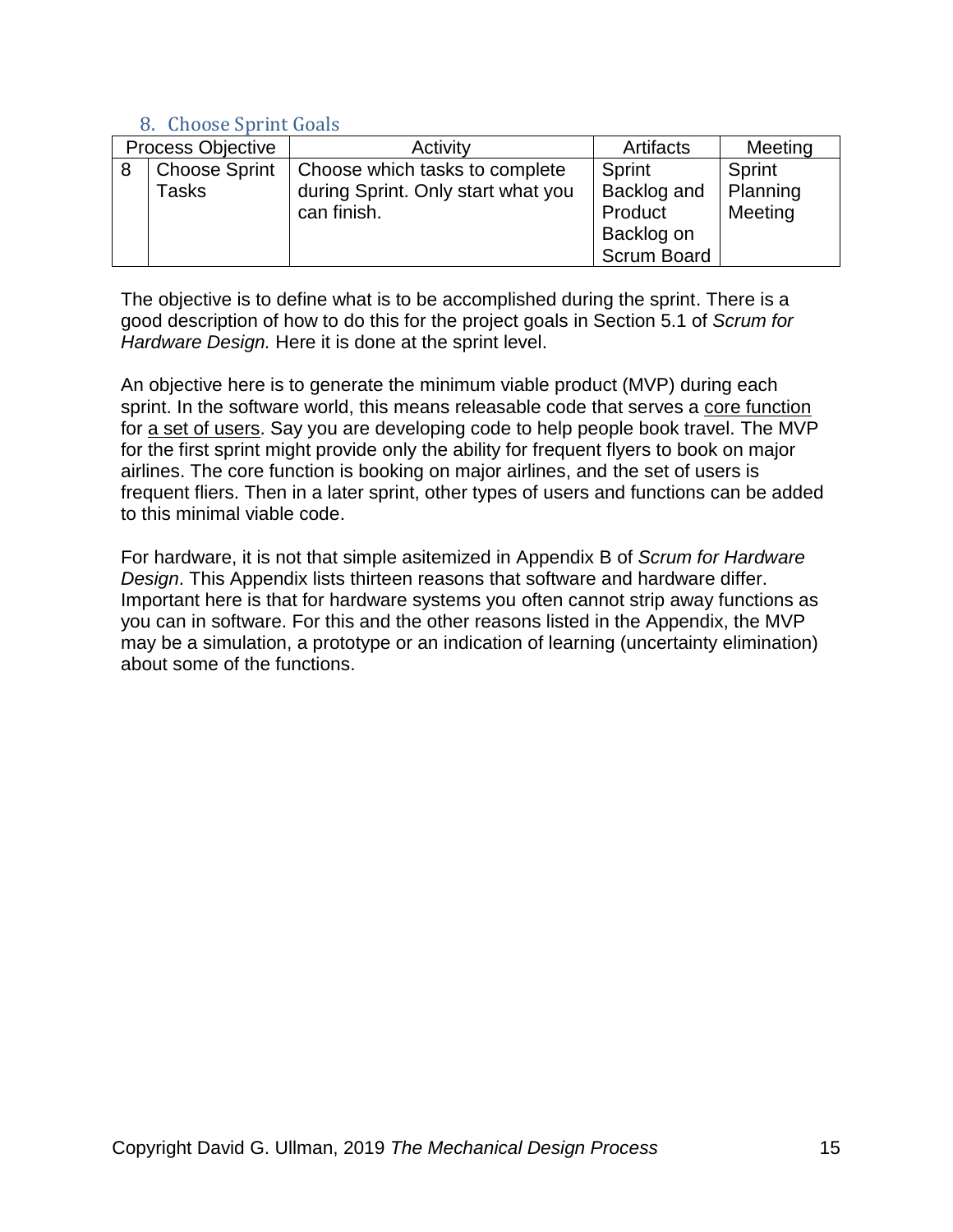### 9. Begin Sprint

<span id="page-15-0"></span>

| <b>Process Objective</b> |              | Activity                            | Artifacts          | Meeting  |
|--------------------------|--------------|-------------------------------------|--------------------|----------|
| 9                        | Align Team   | Choose which team members are       | Scrum Board Sprint |          |
|                          | Members with | responsible for which tasks. Move   |                    | Planning |
|                          | <b>Tasks</b> | tasks in-process to "Doing" area of |                    | Meeting  |
|                          |              | Scrum Board.                        |                    |          |

At the beginning of a sprint, all the tasks are in the "To Do" area of the Scrum Board. As team members begin tasks, they move them to the "Doing" and then to the "Done" areas as they complete them by showing they have tested the results and met the targets.

By looking at the "Doing" section, you can see who is working on what tasks.

When a student moves a task to Done, it is ready for review. In the Scrum process, it is the Product Owner who must agree that the task is done. In an academic setting, it is the instructor who is the final arbiter of "done."

Since tasks are defined in terms of test-driven development (TDD) it is easy to assess if the task is indeed "done" and the quality of the result. The students have themselves predefined what the homework results should be, a seemingly powerful teaching tool but there is no proof of its effectiveness.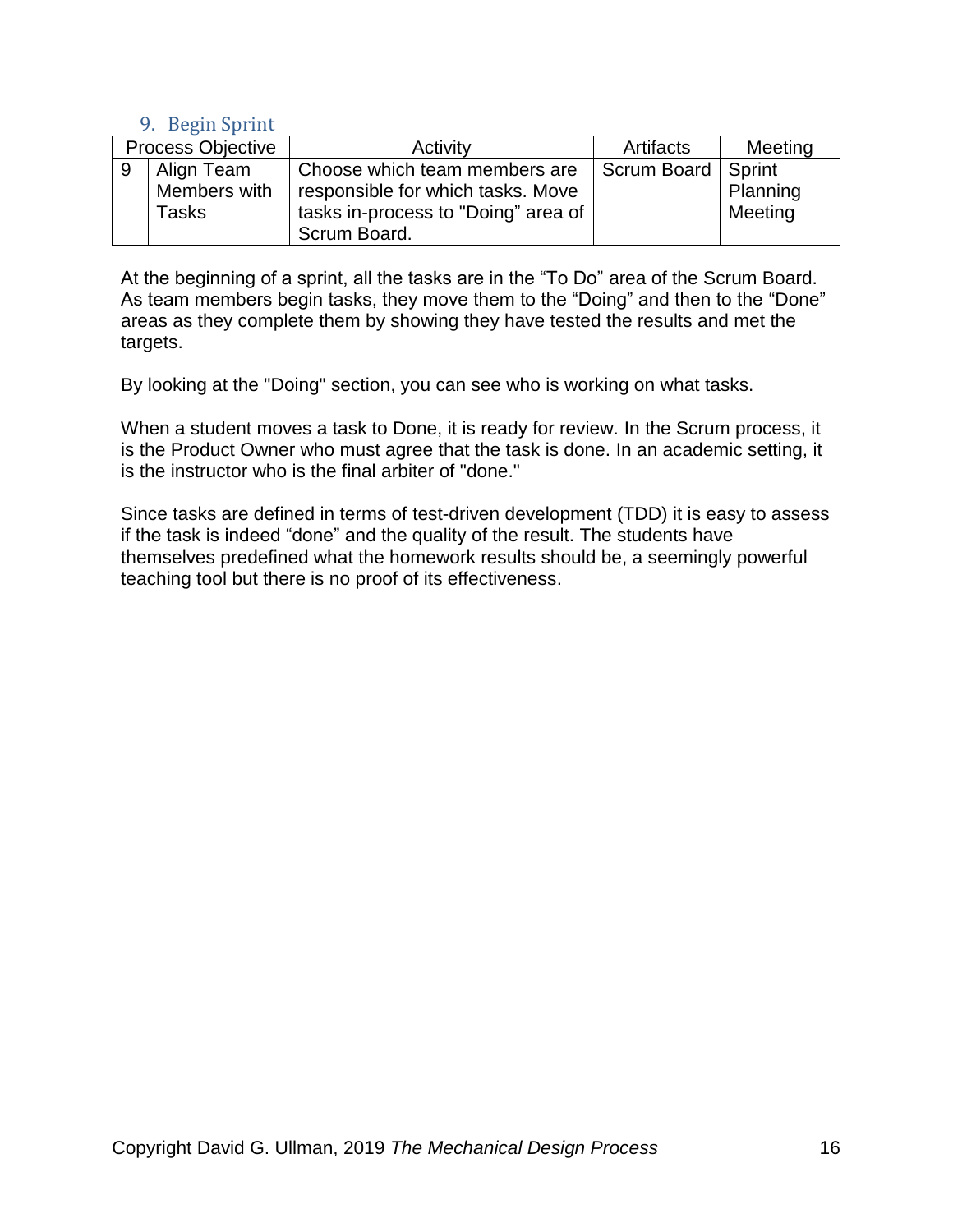## 10.Do Work

<span id="page-16-0"></span>

| <b>Process Objective</b> |         | Activity                         | Artifacts | Meeting |
|--------------------------|---------|----------------------------------|-----------|---------|
| 10                       | Do Work | Do the technical work moving     | Scrum     | Sprint  |
|                          |         | tasks from "To Do" to "Doing" to | Board,    | Standup |
|                          |         | "Done" on Scrum Board.           | Product   |         |
|                          |         |                                  | Artifacts |         |

Scrum gives no guidance about how to design anything. It is merely a framework for managing the process and techniques for keeping progress on course. During each sprint standup meeting, each member of the technical team needs to answer three questions:

- What did I do yesterday to help finish the sprint?
- What will I do today to help finish the sprint?
- What obstacles are blocking the team or me from achieving the sprint Product Goals?

If the meetings are not daily, then modify these to read:

- What did I do since the last meeting to help finish the sprint?
- What will I do next to help finish the sprint?
- What obstacles are blocking the team or me from achieving the sprint Product Goals?

Answering these questions is not a search for the guilty, but guidance on where to add resources or knowledge to get things done.

As far as what to do during the sprint, Chapters 7-11 in *MDP6* are focused explicitly on engineering best practices needed to do quality work. While written for mechanical engineering students, this material is beneficial for other disciplines, and the reading is not difficult. Specific engineering topics in the chapters are:

| Chpt | Title                               | Topics                                                                                                                                   |  |
|------|-------------------------------------|------------------------------------------------------------------------------------------------------------------------------------------|--|
| 7    | <b>Concept Generation</b>           | Designing with function<br>Concept generation methods<br>Using a morphology<br><b>TRIZ</b> introduction                                  |  |
| 8    | Concept Evaluation and<br>Selection | Feasibility evaluation<br><b>Technology readiness</b><br>Decision matrix<br>Product, project and decision risk<br>Robust decision making |  |
| 9    | <b>Product Generation</b>           | Designing constraints<br>Designing configurations<br>Designing connections<br>Designing components                                       |  |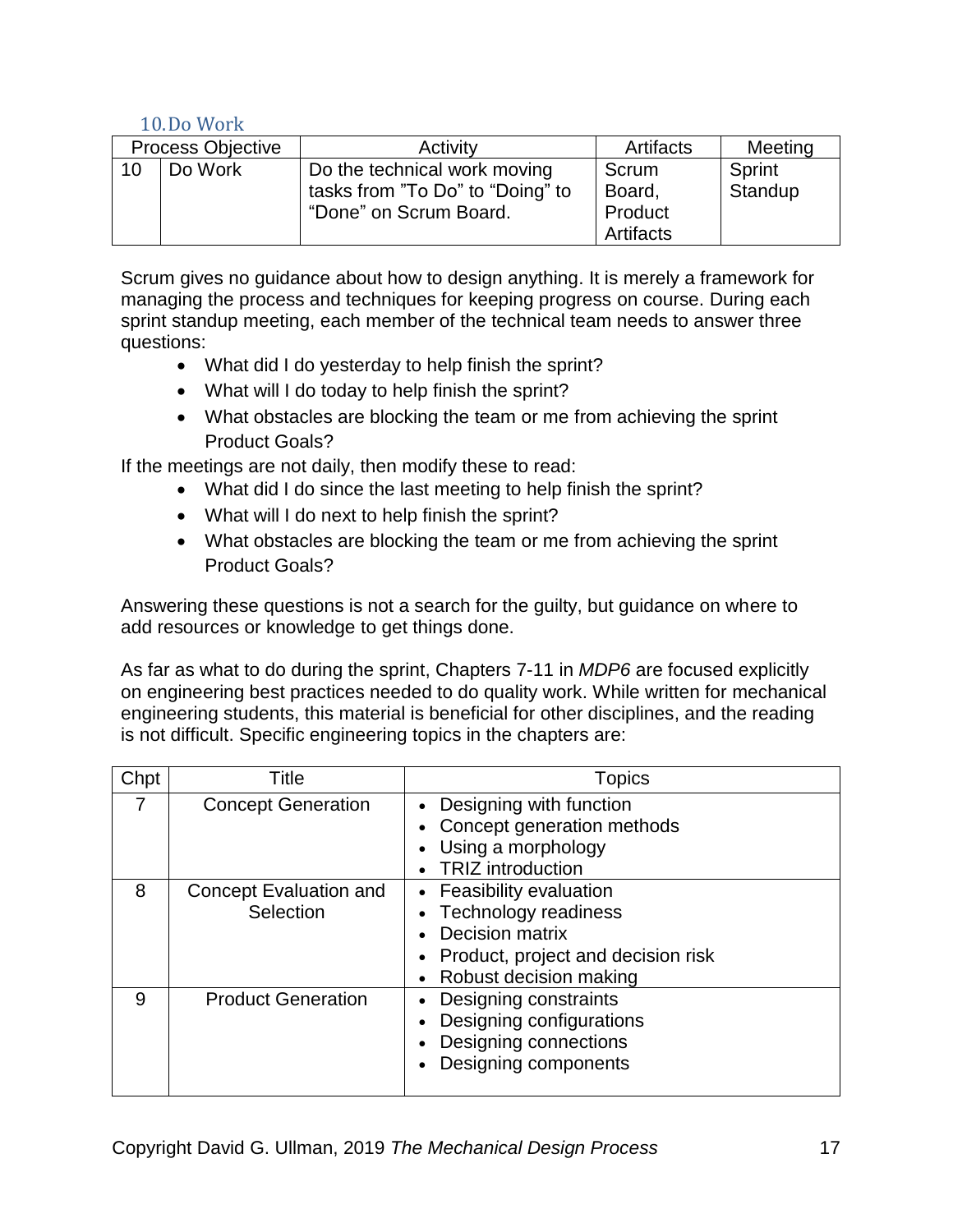| 10 | <b>Product Evaluation for</b><br>Performance and the<br>Effects of<br>Variation | • Goals of performance evaluation<br>• Trade-off management<br>• Accuracy, variation, and noise<br>• Factors of safety<br>Modeling for performance evaluation<br>Tolerance analysis<br>• Sensitivity analysis<br>Robust design |
|----|---------------------------------------------------------------------------------|--------------------------------------------------------------------------------------------------------------------------------------------------------------------------------------------------------------------------------|
| 11 | Design for Cost,<br>Manufacture,<br>Assembly, and Other<br><b>Measures</b>      | • Design for Cost (DFC)<br>Design for Manufacture (DFM)<br>Design for Assembly (DFA)<br>$\bullet$<br>Design for Reliability (DFR)<br>Design for Test and Maintenance (DFT and<br>DFM)<br>Design for Sustainability (DFS)       |

One feature that Joe Justice of Scrum Inc. and Wikispeed rightfully considers a significant best practice for hardware design is modular design around known stable interfaces. What this means is that a product should be divided, as best as possible into discrete modules, and the flow of information, energy, and materials in and out of each module at its interfaces with other modules should be designed first. In other words, design should be from the interfaces to the modules. Designing from function to form aids in this effort (see Section 7.3 in *MDP6*). This approach solidifies the architecture of the product early on.

Further, the interfaces, the locations where energy, information and material flow between the modules in the architecture, should be designed, as much as possible, so that they are unchanging – stable. In this way, teams can design modules independently – without affecting each other. If one team wants to modify an interface, others affected will need to be a part of the modification decision.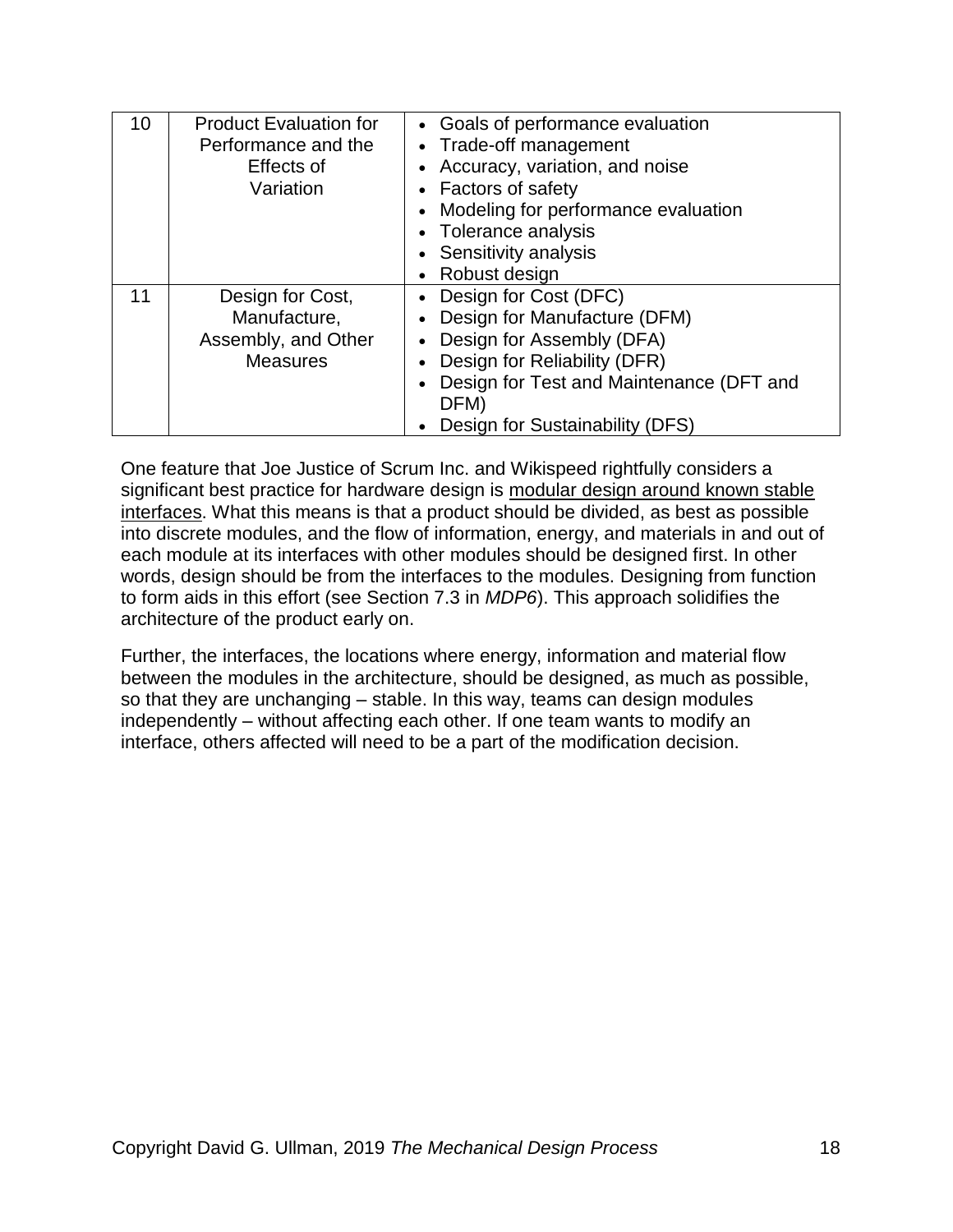This design approach is the focus of Chapter 9 in *MDP6*, titled "Product Generation", where form design (i.e., the physical product) progresses from constraints (i.e., the physical limitations) to configurations (i.e., the architecture of interrelated modules) to connections (i.e., interfaces) and finally to components (i.e., parts and assemblies) as

shown in Fig. 9.3 from the text, reprinted here. Additionally, the Design Structure Matrix (Section 7.9) is an excellent tool for designing product architecture.

This hardware design sequence can be seen in the Saab case study.

Students should be encouraged to design in the same manner, with early sprints developing the architecture and the interfaces. They must be discouraged from designing parts and assemblies



(the components) until they have the architecture and the interfaces defined.

Note that this is directly contradictory to what is encouraged by CAD and solid modeling systems that build from part to assembly with little concern for architecture and interfaces. As early as 1990 I was chiding the CAD/Solid Modeling industry on this disconnect with good design practice<sup>x</sup> and in a 2002 paper<sup>xi</sup> I made the call to:

"*Extend CAD systems to allow the designer to develop the architecture of parts and assemblies to fulfill needed function. They must allow the designer to work from the architecture to the shape and fit of the components themselves. This will require work with abstractions of parts and assemblies and building the geometry of objects from their architecture and interfaces with other objects.*"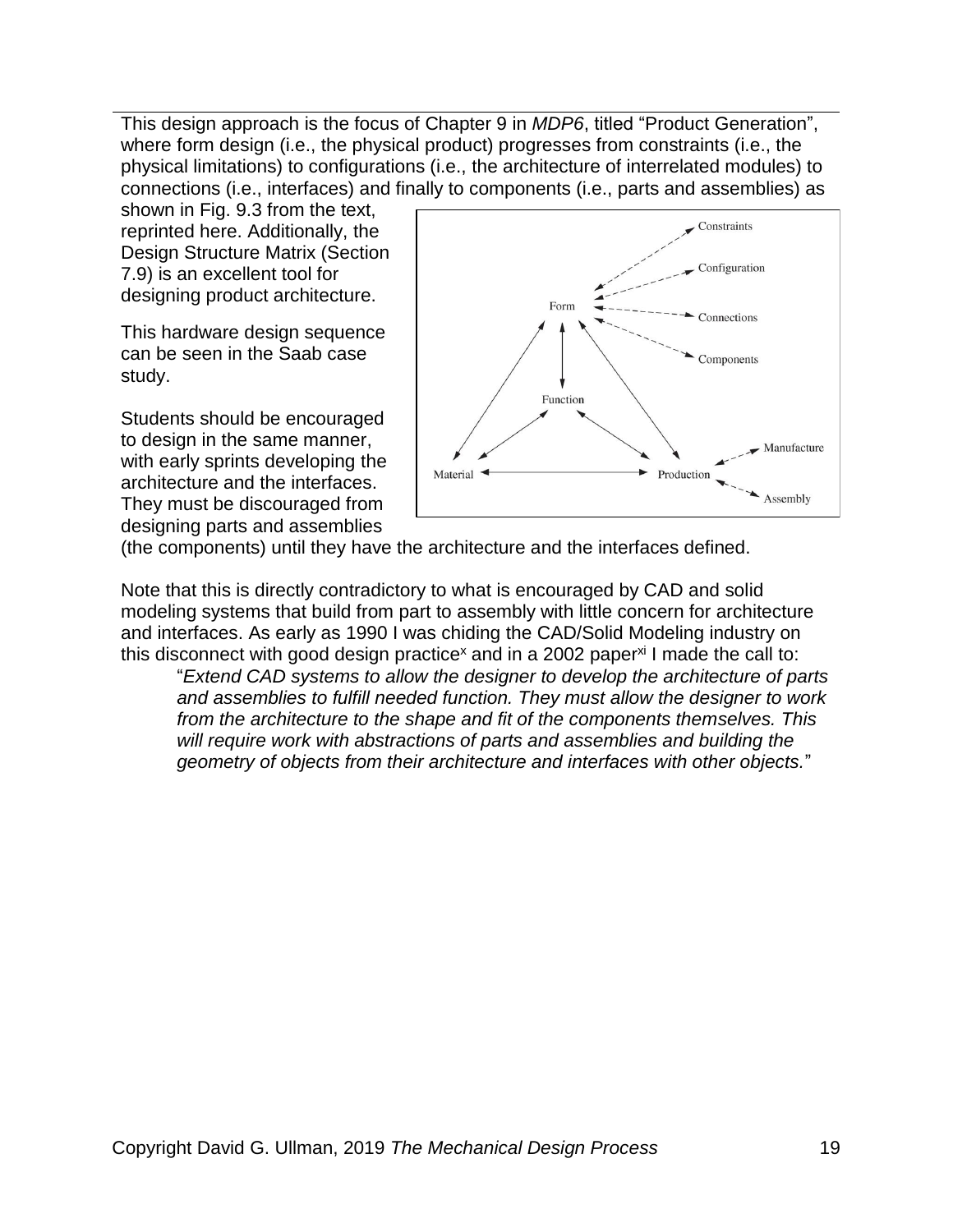### 11.Track Progress

<span id="page-19-0"></span>

| <b>Process Objective</b> |                     | Activity                    | Artifacts       | Meeting |
|--------------------------|---------------------|-----------------------------|-----------------|---------|
| $\overline{11}$          | $\mathsf{^{T}$ rack | Use Burndown chart to track | Sprint          |         |
|                          | <b>Progress</b>     | progress.                   | <b>Burndown</b> |         |
|                          |                     |                             | chart           |         |

Of all the thirteen activities this seems to be the one most ignored by Scrum teams. Sprint burndown charts are useful for visualizing progress. To best understand how to use them (or if to use them) compare Gantt charts and burndown charts.

Fig. 5.22 from *MDP6* shows a typical Gantt Chart used for planning. It itemizes the tasks with estimates for start and end dates and progress tracked by changing the color of the bars.

Limitations of Gantt charts are:

1. They are not often updated. They are done at the beginning of a project and then, for the



most part, ignored. Since tasks change and dates slip, A Gantt chart is always out of date.

- 2. If too detailed then hard to read and even more likely to be out of date. The management overhead is just too high.
- 3. Gantt charts are typically associated with a waterfall process. While work on multiple tasks can be seen (the vertical bar – the current state – shows five tasks in-process) the actual progress toward done can be lost, especially if the chart is not very detailed.

Burndown Charts do not show the relationship between all the tasks and who is doing what and when. However, they clearly show the amount of work currently estimated to complete the sprint, and how this estimate is changing over time. It is simple and easy to update.

Probably the best approach is to use both charts: the Gantt Chart to create the initial project plan to understand dependencies and the ordering of work



at a macro level, and the Burndown Chart can track the work throughout each sprint.

Burndown Charts are optional for student teams until they have the sprint basics working. Then, tracking progress in each sprint on a Burndown Chart becomes important.

Copyright David G. Ullman, 2019 *The Mechanical Design Process* 20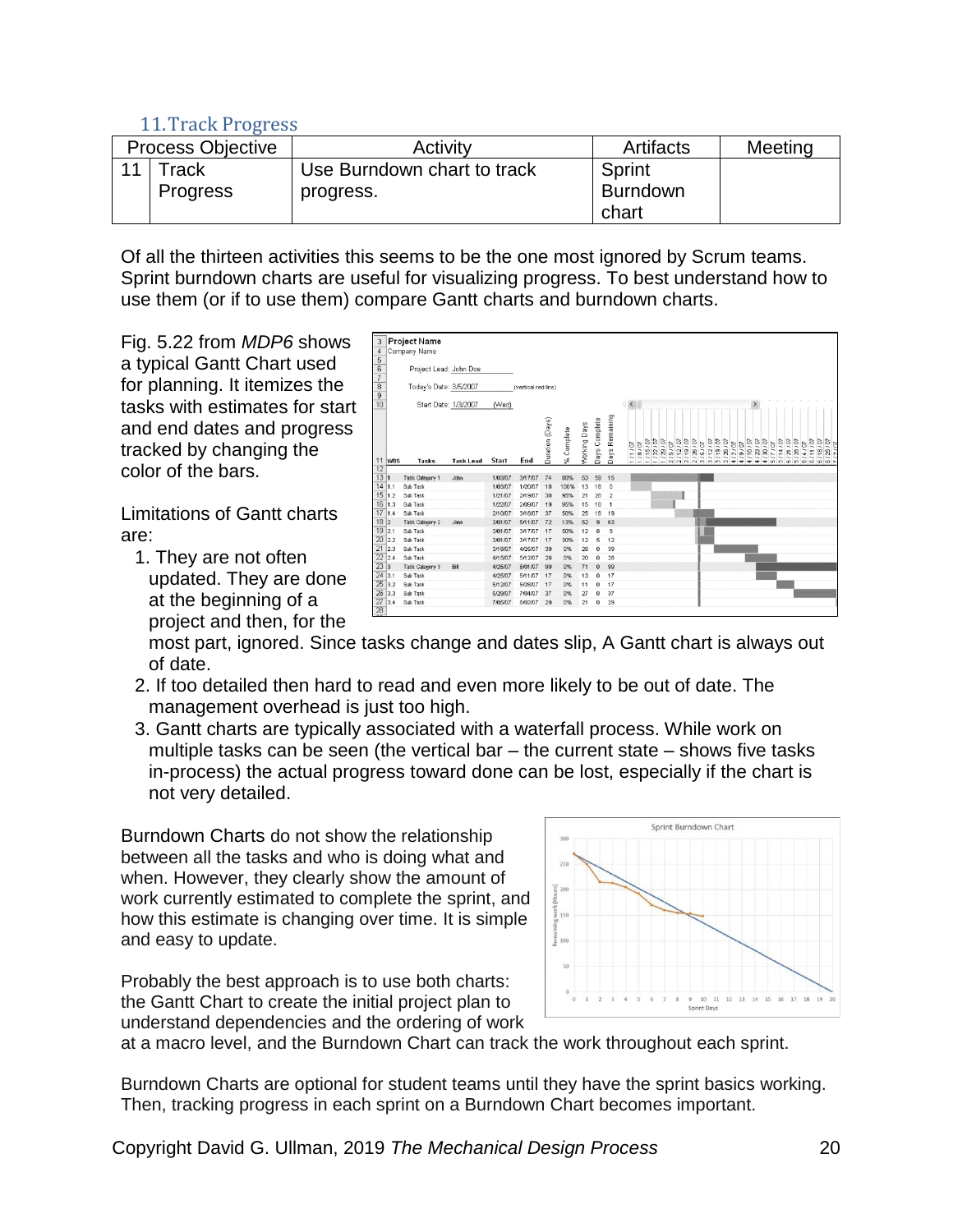### <span id="page-20-0"></span>12. Review Sprint

| <b>Process Objective</b> |                    | Activity                          | Artifacts | Meeting |
|--------------------------|--------------------|-----------------------------------|-----------|---------|
|                          | 12   Review Sprint | Hold a sprint review (aka design  |           | Sprint  |
|                          | Product            | review) where the progress on the |           | Review  |
|                          |                    | product is demonstrated.          |           |         |

This meeting is a review of what was accomplished on the product during the sprint. Activity 13 is a review of the process followed. The sprint review is essentially a design review and as such the audience can be any stakeholder that should hear about the progress made.

In the software world, each sprint ideally results in code deliverable to the customer. Reality shows that "deliverable" software is often not the sprint result.

In this material for hardware design, it has been suggested that the deliverable be the result of test-driven design (see Activities 6 and 10). This way the deliverables – the sprint progress – are whatever has been defined in the task's tests making the sprint review very straight forward by examining the test results.

If multiple teams are working independently on the same project, the sprint reviews are also an excellent opportunity for the student teams to learn from each other. Hearing how another team is solving the same problem is often enlightening.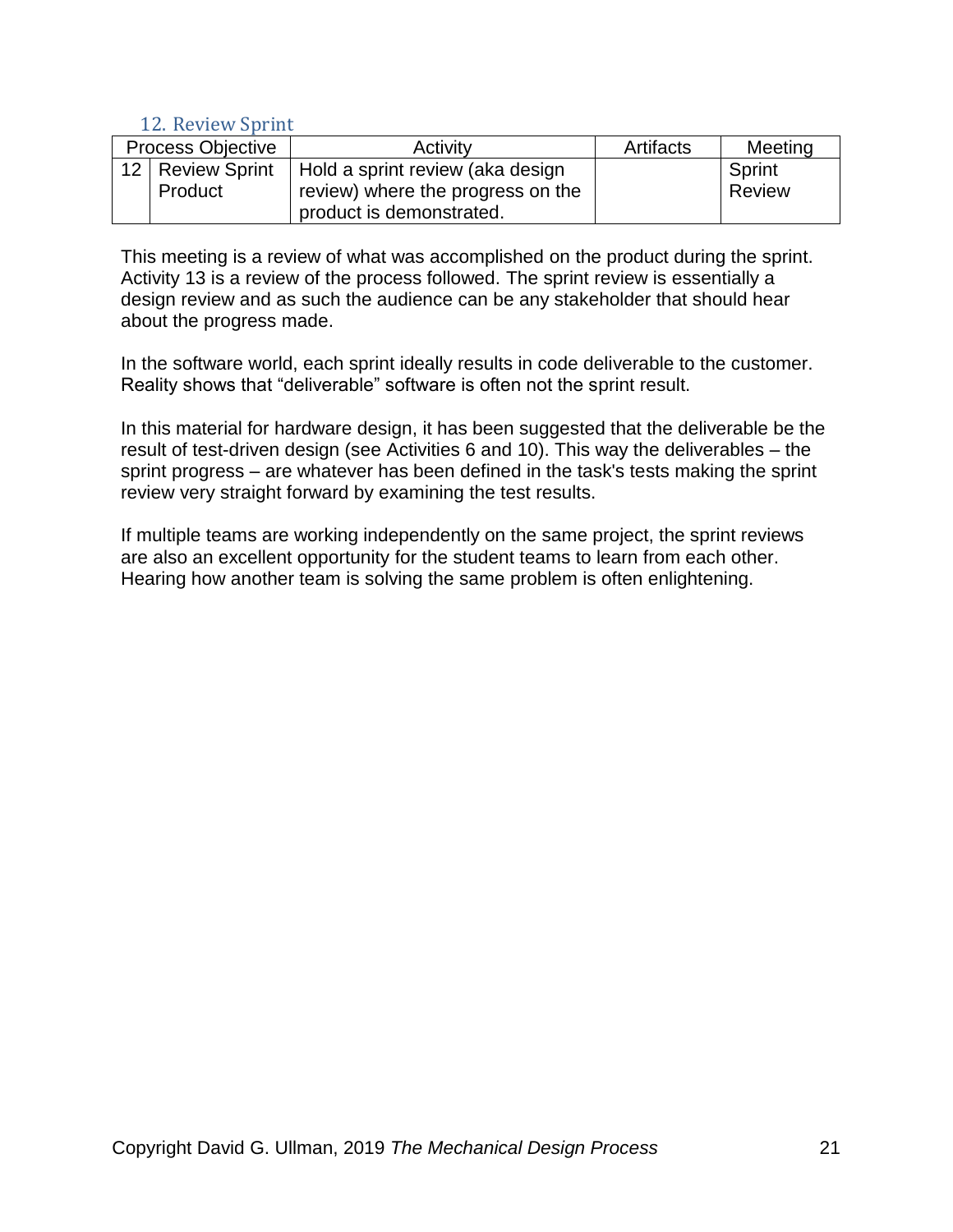### 13.Review Design Process

<span id="page-21-0"></span>

| <b>Process Objective</b> |                | Activity                    | Artifacts | Meeting       |
|--------------------------|----------------|-----------------------------|-----------|---------------|
| 13 <sup>2</sup>          | <b>Review</b>  | Have a Sprint Retrospective |           | Sprint        |
|                          | Design         | where the design process is |           | Retrospective |
|                          | <b>Process</b> | reviewed, and improvements  |           |               |
|                          |                | developed.                  |           |               |

This meeting is possibly the most significant learning opportunity for students in the Scrum process. Being able to reflect on what worked and what did not is usually enlightening. The retrospective should create a safe space for people to share their honest feedback on what's going well, what could be improved, and generate a discussion around things that should change next time around – with actionable items documented. The underlined terms are key.

The sprint retrospective offers following benefits<sup>xii</sup>:

- It creates a safe, blameless space for team members to share their valuable feedback.
- It allows the team to document wins and areas of opportunity.
- It provides an actionable list of next activities and identifies who owns which item.
- It identifies small, incremental changes that can lead to larger waves of improvement.
- It allows teams to iterate on their process to amplify results.
- It allows opinions to be heard.
- It helps the team mature.
- It makes each sprint better than the last.

One tool that can help here is a form that helps measure the health of the team. One such form is available as Template 4, *Team Health Inventory* on the *MDP6*'s website <https://www.mechdesignprocess.com/templates>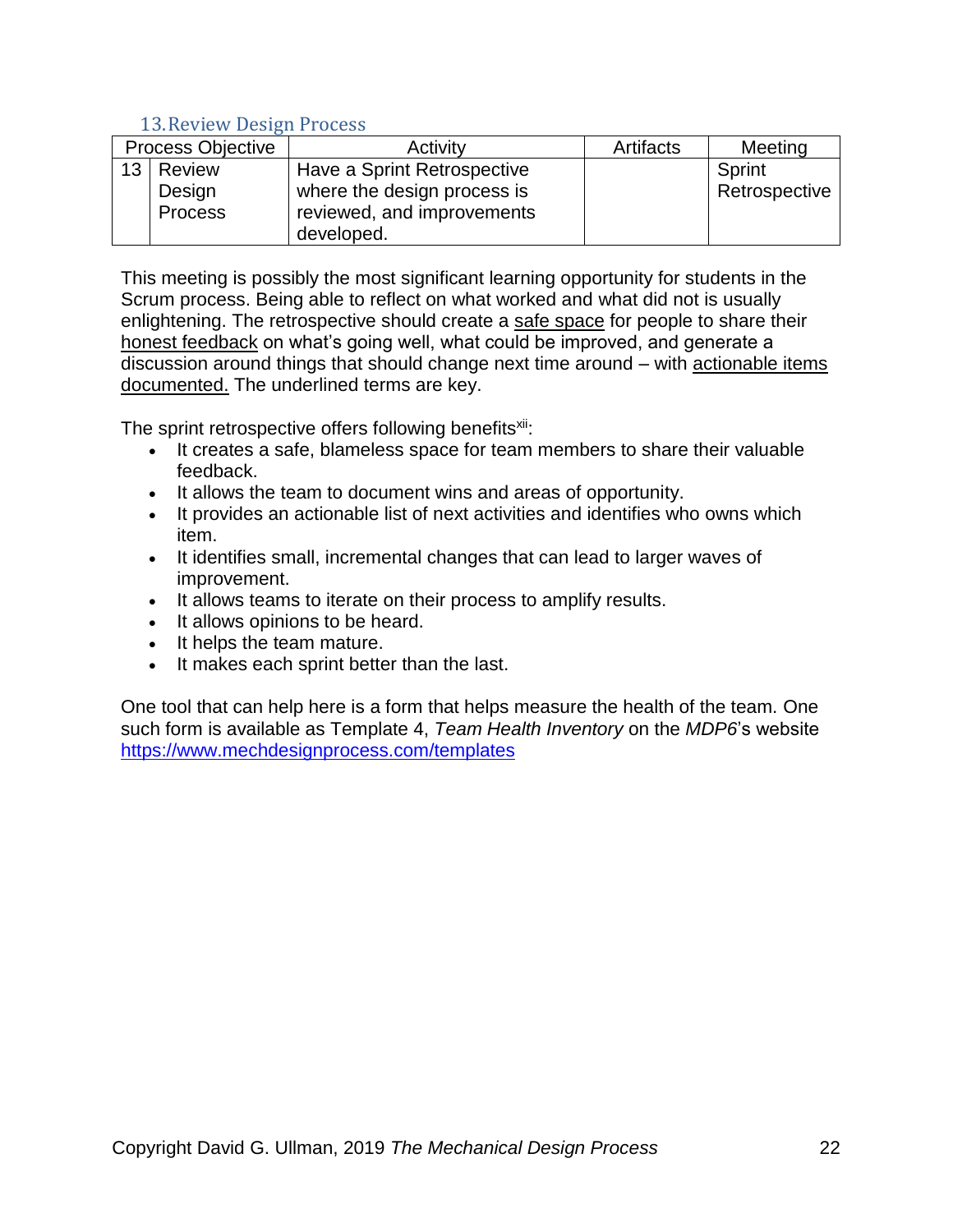# <span id="page-22-0"></span>Acknowledgments

These notes were compiled after conversations with Aaron Hoover and Lawrence Neeley of Olin College, Charles Kim of Bucknell and Joshua Tarbutton of the University of North Carolina Charlotte.

# <span id="page-22-1"></span>References

 $\overline{a}$ 

- <sup>i</sup> J. May et al., "Teaching Tip Play Ball: Bringing Scrum into the Classroom," Journal of Information Systems Education, Vol. 27(2) Spring 2016
- ii Mahnic V. et al., "Scrum in software engineering courses: an outline of the literature," Global Journal of Engineering Education, Vol 17, Number 2, 2015.
- iii Cooper R. G. *Winning at New Products*: Creating Value Through Innovation, 2017. Basic Books.
- iv Mahnic V., "Teaching Scrum through Team-Project Work: Students' Perceptions and Teacher's Observations," International Journal of Engineering Education, January 2010. https://www.researchgate.net/publication/257895006 Teaching Scrum through Team-Project\_Work\_Students' Perceptions\_and\_Teacher's\_Observations/citations
- <sup>v</sup> Ullman D.G., Dietterich T. G. and Stauffer L., "A model of the mechanical design process based on empirical data", AI EDAM, Volume 2, Issue 1 February 1988, pp. 33-52.
- vi Ullman D. G., "The Value of Teaching the Design Process During the Junior Year" 2018 [https://docs.wixstatic.com/ugd/20f020\\_e024ce31643a47379c3bcf2390f07ebf.pdf](https://docs.wixstatic.com/ugd/20f020_e024ce31643a47379c3bcf2390f07ebf.pdf)
- vii Paasivaara, M., Heikkilä, V., Lassenius, C., and Toivola, T., "Teaching students Scrum using LEGO blocks," Companion Proc. 36th Inter. Conf. on Software Engng., Hyderabad, India, 382-391 (2014)
- viii Von Wangenheim, C.G., Savi, R. and Borgatto, A.F., "SCRUMIA an educational game for teaching SCRUM in computing courses." J. of Systems and Software, 86, 10, 2675-2687 (2013).
- ix Fernandes and Sousa Fernandes, J.M. and Sousa S.M., "PlayScrum a card game to learn the Scrum agile method." Proc. Second Inter. Conf. on Games and Virtual Worlds for Serious Applications (VS-GAMES), Braga, Portugal, 52-59 (2010).
- <sup>x</sup> Ullman, D. G. "The Importance of Drawing in The Mechanical Design Process," Computers and Graphics Special Issue on Features and Geometric Reasoning, Vol. 14, No. 2, 1990, pp. 263-274.
- xi Ullman, D. G., "Toward the Ideal Mechanical Engineering Support System," Research in Engineering Design 13(2), March 2002.
- xii Huston A. "How to Run A Sprint Retrospective That Knocks Your Team's Socks Off," 2018, <https://thedigitalprojectmanager.com/how-run-sprint-retrospective/>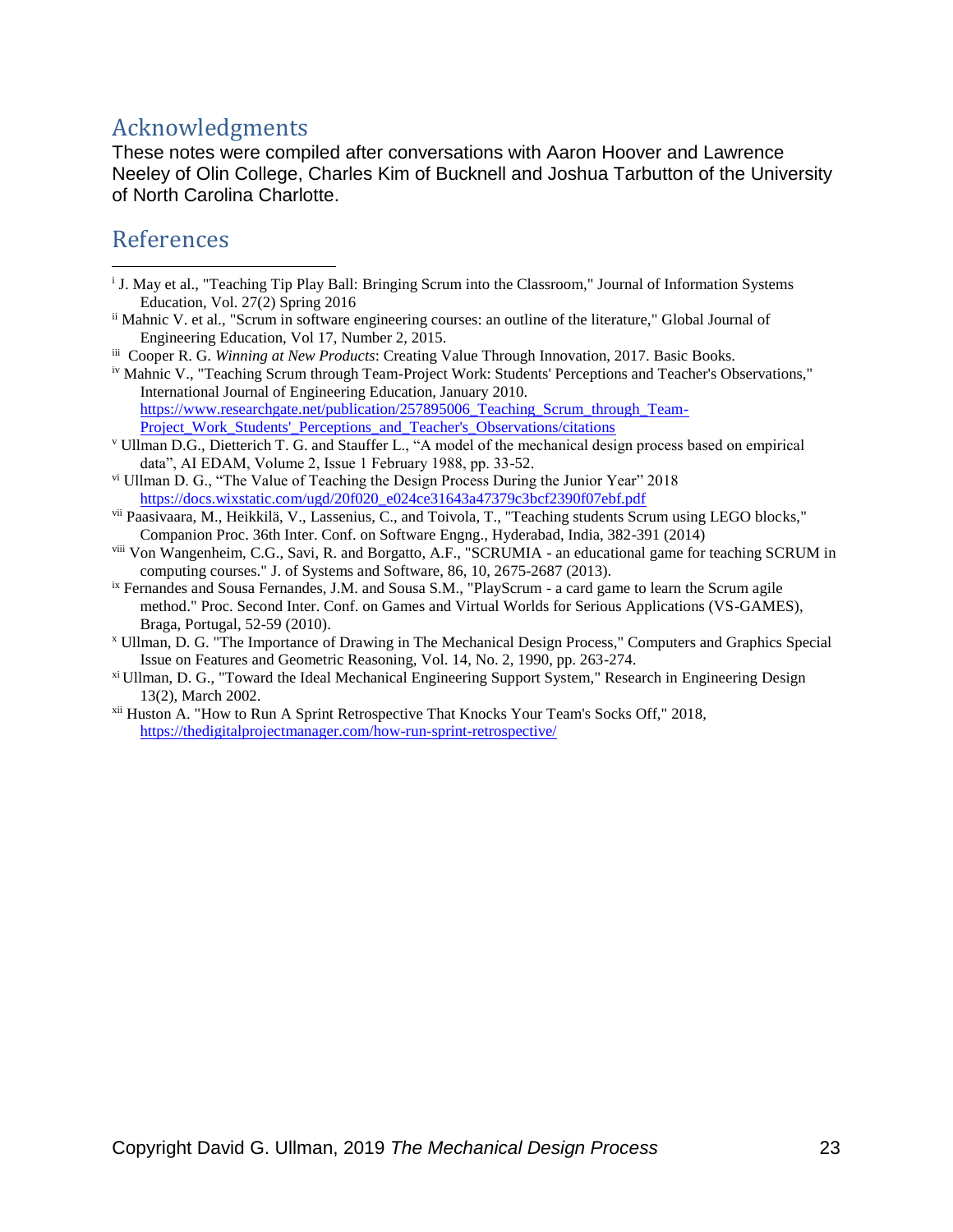# <span id="page-23-0"></span>SCRUM FOR HARDWARE DESIGN

|          |                 | Activity                                   | Activity                                                                                                                                                                                   | <b>Artifacts</b>                           |                           | Meeting                        |
|----------|-----------------|--------------------------------------------|--------------------------------------------------------------------------------------------------------------------------------------------------------------------------------------------|--------------------------------------------|---------------------------|--------------------------------|
| Organize | 1               | Organize<br>Team                           | Choose team members and<br>identify Product Owner (PO)<br>and Scrum Master (SM).                                                                                                           | <b>Team Roles</b>                          |                           |                                |
|          | $\overline{2}$  | Develop<br><b>Product Goals</b>            | Generate Product Goals in<br>terms of user stories or<br>requirements.                                                                                                                     | <b>Product Goals</b>                       |                           | Preparation<br>Meeting         |
|          | 3               | <b>Create Scrum</b><br><b>Board</b>        | <b>Build Scrum Board (either</b><br>physical or in software) with<br>areas for Product Backlog,<br>Sprint Backlog (To Do),<br>Doing, and Done.                                             | <b>Scrum Board</b>                         |                           |                                |
| Plan     | $\overline{4}$  | <b>Rank Order</b><br><b>Stories</b>        | Rank order stories based on<br>dependency, uncertainty,<br>and importance                                                                                                                  |                                            | Product<br>Backlog        | Product<br>Backlog<br>Grooming |
|          | 5               | Choose<br>Stories for<br>Sprint            | Choose stories to be<br>addressed in the Sprint.                                                                                                                                           |                                            | Sprint<br>Backlog         |                                |
|          | $6\phantom{1}6$ | <b>Identify Tasks</b>                      | Identify the tasks that need<br>to be done to meet Product<br>Goals complete with<br>measures, targets, and tests<br>that define when they are<br>done (i.e., test-driven<br>development). |                                            | Tasks for                 | Sprint                         |
|          | $\overline{7}$  | <b>Estimate Task</b><br>Time               | Estimate the time each task<br>will take.                                                                                                                                                  |                                            | Sprint<br>Backlog         | Planning<br>Meeting            |
|          | 8               | <b>Choose Sprint</b><br><b>Tasks</b>       | Choose what tasks to<br>complete during the Sprint.<br>Only start what you can<br>finish.                                                                                                  |                                            | and<br>Product<br>Backlog |                                |
|          | 9               | Align Team<br>Members with<br><b>Tasks</b> | Choose which team<br>members are responsible<br>for which tasks. Move tasks<br>in-process to "Doing" area<br>of Scrum Board.                                                               |                                            |                           |                                |
| å        | 10              | Do Work                                    | Do the technical work<br>moving tasks from "To Do"<br>to "Doing" to "Done" on<br>Scrum Board.                                                                                              |                                            | Product<br>Artifacts      | Sprint<br>Standup              |
|          | 11              | <b>Track</b><br>Progress                   | Track progress on Scrum<br>Board Burndown Chart.                                                                                                                                           | Update<br><b>Scrum Board</b>               |                           |                                |
| Review   | 12              | <b>Review Sprint</b><br>Product            | Hold a Sprint Review (aka<br>design review) where the<br>progress on the product is<br>demonstrated.                                                                                       | <b>Updated Product</b><br>Intent and Tasks |                           | Sprint<br>Review               |
|          | 13              | <b>Review Design</b><br>Process            | Have a Sprint Retrospective<br>where the design process is<br>reviewed, and<br>improvements developed.                                                                                     | <b>Team Process</b><br>Changes             |                           | Sprint<br>Retrospective        |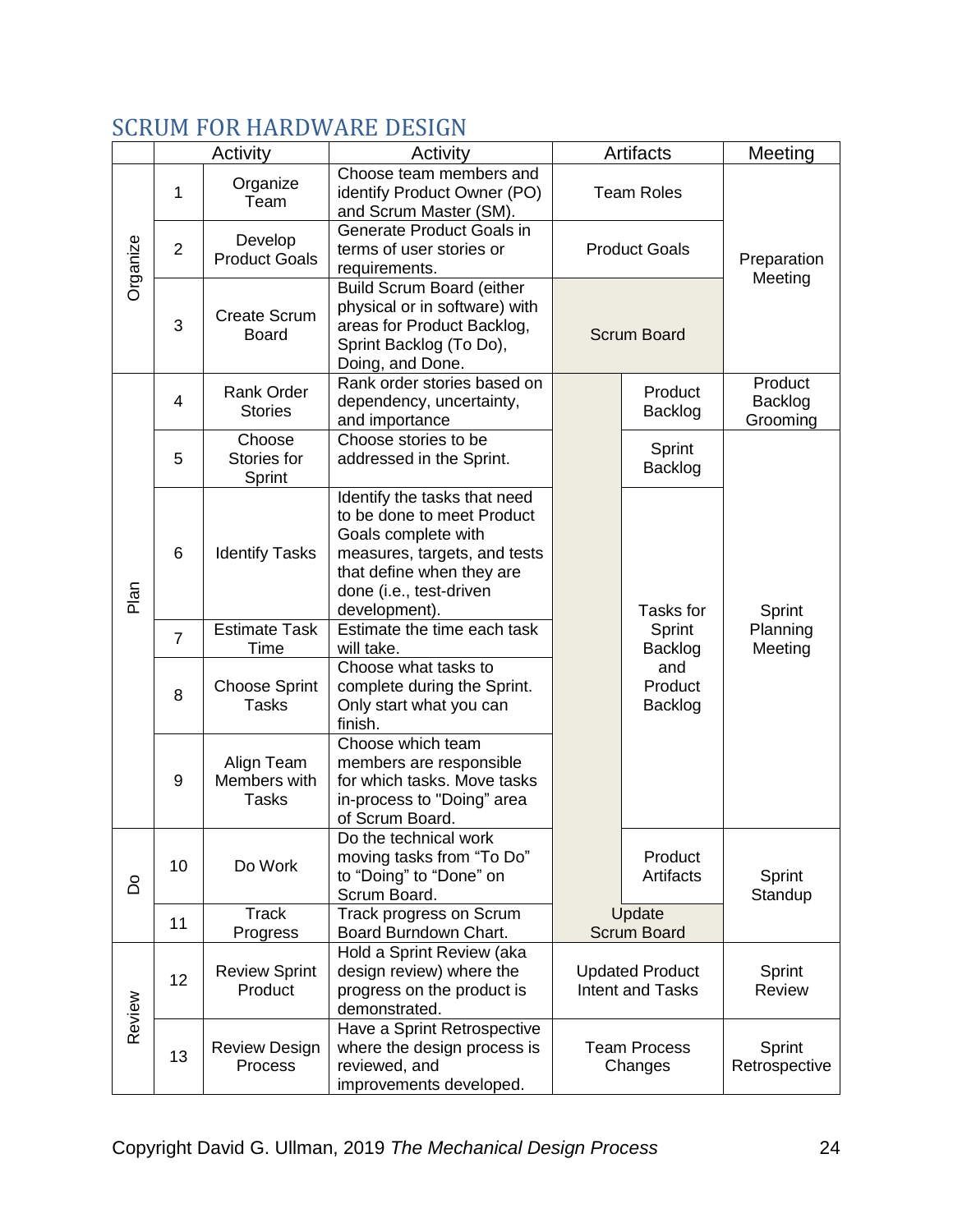# <span id="page-24-0"></span>A Brief History of Hardware Design Process Texts

In 1982, while teaching mechanical engineering at Union College in Schenectady NY, I began to transform the traditional nuts, bolts, gears, and bearings course - the common machine element design curriculum - into one that also covered the process of design. This approach was not original with me as it was greatly influenced by Walter Starkey of The Ohio State University who taught a graduate level design process course. I was fortunate enough to take his class the year before he retired.

In 1984 I joined the faculty at Oregon State University and, with the help of Bob Paasch, spun the process course off from the machine elements course. Oregon State has required these two courses - Design Process and Machine Elements - of their junior mechanical engineering students ever since.

Until the translated publication of Pahl and Beitz's *Engineering Design: A Systematic Approach<sup>2</sup>* (1988), there were no design process texts in English. This text is very sequential, what today is referred to as a "waterfall" or "stage-gate" process.

By the time I read Pahl/Beitz, the course at Oregon State was fairly mature and I had started to write the first edition of *The Mechanical Design Process.* McGraw Hill published this book in 1992. Over the years this text matured and the  $6<sup>th</sup>$  edition is now self-published - released in 2018 and hereafter referred to as *MDP6*. *MDP* was greatly influenced by the English translation of Pahl/Beitz.

Since 1990 virtually all mechanical design process texts have been based on the waterfall methodology. While it is absolutely essential for hardware systems to be planned and be sequential from needs, to concepts, to product, to manufacturing, the real-world forces much non-sequential effort that cannot be ignored.

Like the others, *MDP6* features a waterfall process. In 2018 I began to work to integrate Agile methods into the text. I found that Scrum was widely adopted in software development and, increasingly used in hardware design to accommodate what cannot and should not be forced to be sequential. I now believe that the Scrum method should be taught in mechanical and systems engineering education.

A computer search of "scrum for hardware" and similar terms identified Joe Justice and Kevin Thompson as leaders in the effort to broaden Scrum's application in hardware.

Joe is the founder of Wikispeed<sup>3</sup> and President of Scrum Inc<sup>4</sup>. Scrum Inc. has a brief presentation on Scrum for hardware on its site<sup>5</sup> and offers training in all aspects of Scrum. I was able to take the one-week "Scrum in Hardware: Train the Trainer Course" offered by Joe in. Sept 2018.

 $\overline{a}$ <sup>2</sup> G. Pahl and W. Beitz, Engineering Design: A Systematic Approach, Springer, 1988.

<sup>3</sup> http://wikispeed.org/

<sup>4</sup> https://www. Scruminc.com/

<sup>5</sup> https://www. Scruminc.com/ Scrum-in-hardware-guide/